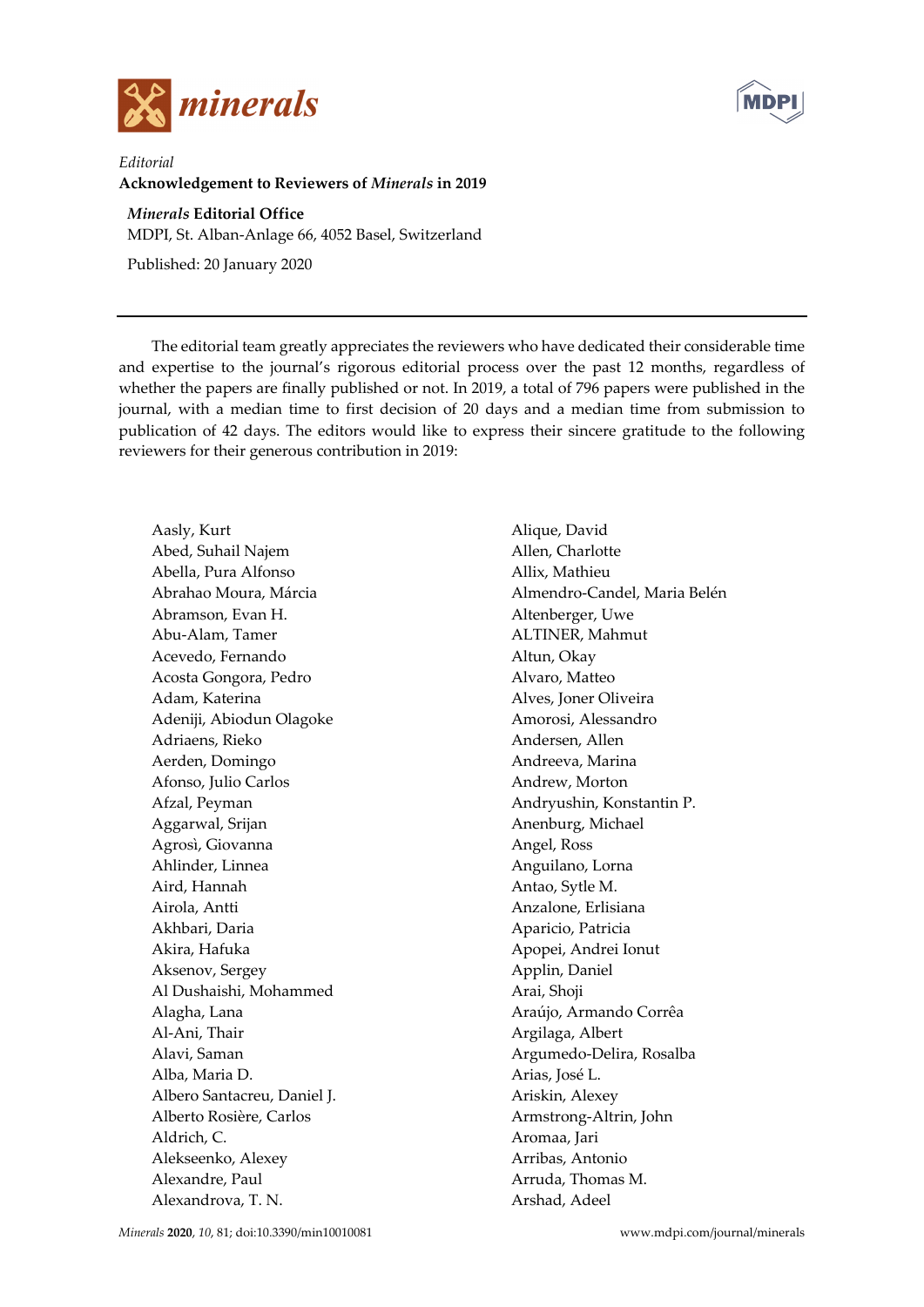Aryal, Rupak Asamoah, Richmond Asgharzadeh, Mehdi Ashchepkov, Igor Atencio, Daniel Aubrecht, Roman Audigane, Pascal Augustsson, Carita Augustyniak, Adam Aureliano, Manuel Avasarala, Sumant Avimanyu, Das Awais, Muhammad Awe, Samuel Axinte, Eugen Ayupova, Nuriya Azadbakht, Zeinab Azevedo, Antonio Carlos Azevedo, Leonardo B. Kiss, Gabriella Ba čík, Peter Badanina, Elena V. Badanina, Inna Baddeley, Adrian J. Bae, Sungjun Baele, Jean-Marc Bagalkot, Nikhil Bahranowski, Krzysztof Baidada, Bouchra Bajda, Tomasz Bakalarz, Alicja Bakker, Bronald J. Baksheev, Ivan A. Balagansky, Victor V. Balashov, Victor N. Balassone, Giuseppina Baláž, Matej Baldermann, Andre Balen, Dražen Balica, Constantin Balomenos, Efthymios Balter, Vincent Banak, Adriano Bandura, Lidia Bansah, Kenneth Bao, Shenxu Baragaño, Diego Barbieri, Roberto Barbosa, Sofia Barik, Rasmita Barker, Abigail K. Barnat-Hunek, Danuta

Barnett, Megan Barrett, Thomas James Barrio Parra, Fernando Barthel, Senja Barto ňová, Lucie Basa řová, Pavlína Basilone, Luca Bass, Jay Bastrzyk, Anna Batanova, Valentina G. Batista, Bruno Lemos Batista, Maria João Battaglia, Maurizio Batterham, Robin J. Battista, Francesco Bauluz, Blanca Bauvais, Sylvain Bayanova, Tamara Bayuk, Irina Bazin, Claude Belem, Tikou Belik, Alexei A. Bell, Anthony Bell, Elizabeth A. Bellissent-Funel, Marie-Claire Bellopede, Rossana Bellotto, Maurizio Bellucci, Jeremy Belmonte, Donato Belviso, Claudia Benard, Antoine Bénézeth, Pascale Benkó, Zsolt Bernardo-Sánchez, Antonio Berry, Ron Bersani, Danilo Bertau, Martin Bertotti, Giovanni Berzina, Anita Biagioni, Cristian Bianchini, Gianluca Bickford, Pat Bigi, Sabina Bílek, Vlastimil Billström, Kjell Billups, William Edward Bina, Craig Bindeman, Ilya N. Bindschedler, Saskia Birdwell, Justin Birky, Brian K. Biswas, Subhankar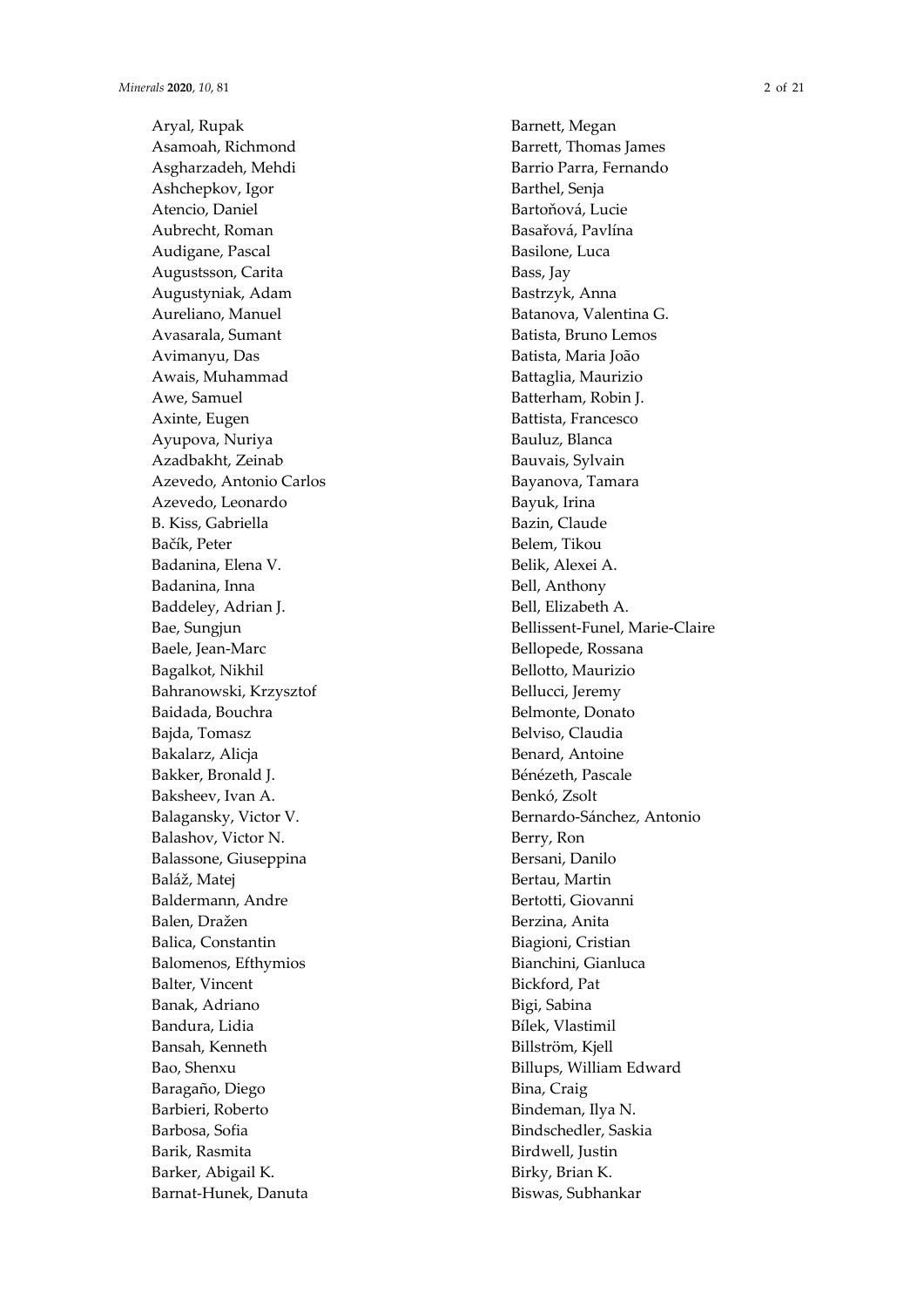Bituh, Tomislav Blake, Johanna Blamey, Nigel Blanc, Denise Blanchard, Marc Blaser, Patrick Block, Karin Bloh, Jonathan Z. Bloise, Andrea Boanini, Elisa Bodnar, Robert J. Boffa-Ballaran, Tiziana Boldor, Dorin Bollinger, Jean-Claude Boni, Maria Bonifazi, Giuseppe Bonilla Petriciolet, Adrian Bónová, Katarína Bontempi, Elza Bonzongo, Jean-claude Borda, Michael Borisova, Anastassia Borra, Chenna Rao Borst, Anouk Margaretha Bosak, Alexeï A. Boschi, Chiara Bosi, Ferdinando Bost, Nicolas Bouabdellah, Mohamed Bouhifd, Mohamed Ali Boulard, Eglantine Boulyga, Sergei F. Bourliva, Anna Bournival, Ghislain Bouton, Anthony Bowell, Rob Bower, Wil-liam Boxall, Naomi Bozkaya, Omer Bracciali, Laura Braga, Roberto Braithwaite, Colin J.R. Breiter, Karel Brendle, Jocelyne Brenna, Marco Breuer, Doris Breuer, Paul L. Breuker, Anja Brezáni, Ivan Briggs, Derek Brito-Parada, Pablo R. Britvin, Sergey

Brodic, Bojan Brooks, Kevin Broom-Fendley, Sam Brown, Alex C. Brown, Ian David Brown, J. Michael Browning, John Bru, Kathy Brucker, Natália Brueckner, Stefanie M. Brugal, Jean-Philip Brugger, Joël Brum, Irineu Antonio Schadach Brunner, Benjamin Bruno, Marco Buckman, Jim Budzyn, Bartosz Bukalo, Nenita Bukin, Oleg Bull, Craig Bullock, Liam Buret, Yannick Burg, Avihu Burgio, Lucia Burley, Jonathan C. Burne, Robert Burnley, Pamela C. Burns, Peter C. Burris, Lisa Bussweiler, Yannick Buzanich, Ana Guilherme Buzatu, Andrei Bychkov, Andrey Cabral-Pinto, Marina Caliandro, Rocco Callegaro, Sara Calvert, Andrew J. Calzolari, Gabriele Cambeses, Aitor Cametti, Georgia Candeias, Carla Maria Lopes Cantarero, Irene Cao, Bo Cao, Wentao Capitani, Giancarlo Cappuyns, Valérie Caraballo, Manuel A. Card, Colin Cardellach, Esteve Cardoso, Rafaela Caridi, Francesco Carmine, Apollaro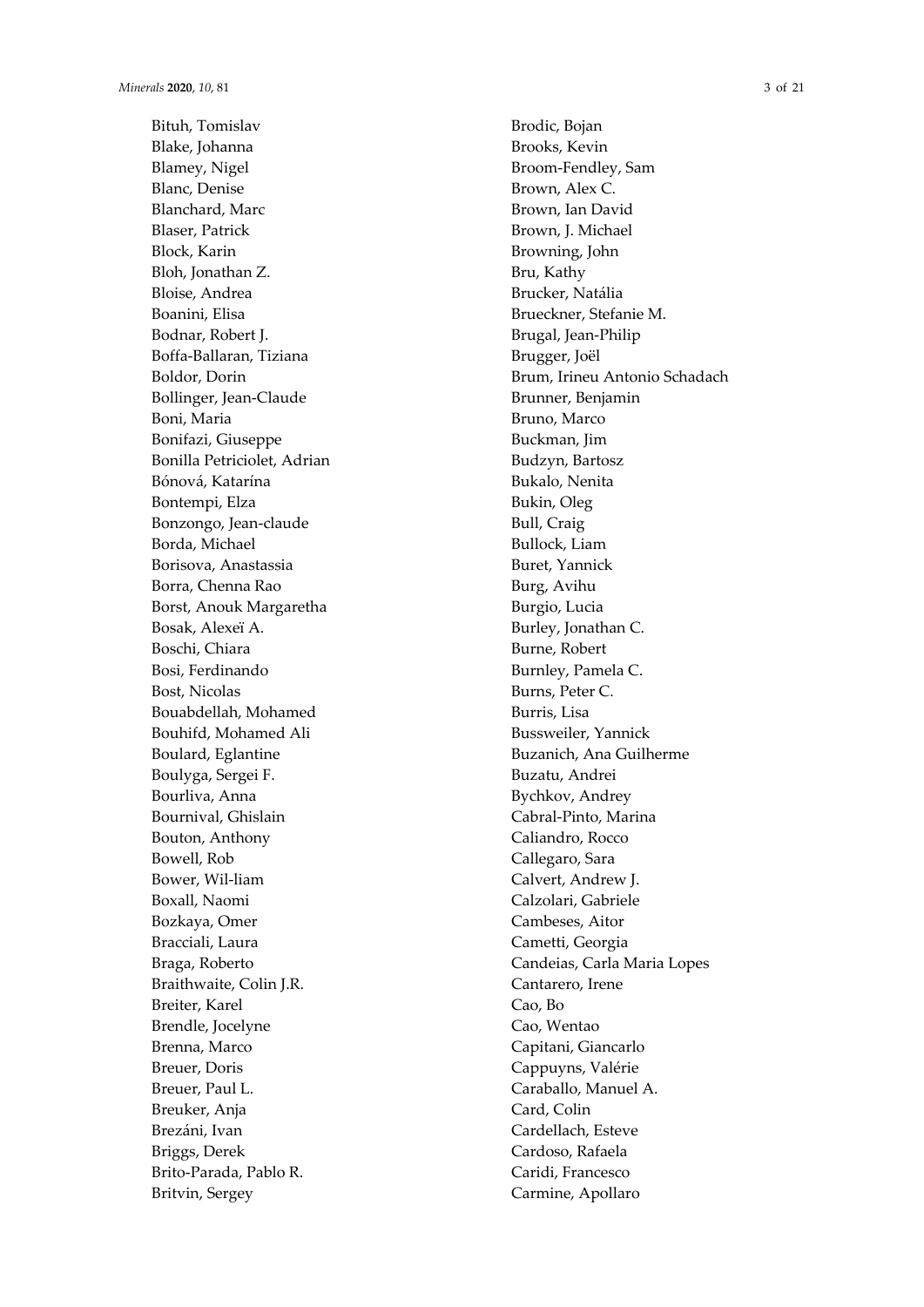Carrez, Philippe Carrillo-Pedroza, Francisco R. Carrizo, Daniel Carvalho, Bruna Borges Carvalho, Rodrigo M. De Carvelli, Valter Casalini, Martina Casetta, Federico Cashion, John Castellini, Elena Castiñeiras, Pedro Castro, Laura Catchpole, Honza Cathelineau, Michel Catlos, Elizabeth J. Cattin, Florence Caucia, Franca Cavallo, Alessandro Cave, Bradley W. Cavosie, Aaron J. Cebula, Jan Celik Balci, Nurgul Cenki-Tok, Bénédicte Censi, Paolo Centrella, Stephen Cepedal, Antonia Černok, Ana Cerny, Miroslav Chaka, Anne M. Chambel, Luis Chambers, David M. Chang, Ching-Hsin Chang, Hai-Chou Chapman, Robert Charykova, Marina Charykova, Marina V. Chatzaras, Vasileios Chaukura, Nhamo Chaumba, Jeff Chaurand, Perrine Chauvet, Alain Chauviré, Boris Chazhengina, S. Yu. Chekhonin, Evgeny Chen, Bin Chen, Mao Chen, Shuo Chen, Wei Chen, Xumeng Chen, Yen-Hwa Cheong, Chang-sik Cherepovitsyn, Alexey

Chipley, Don Chmielarz, Lucjan Choi, Heekyu Choi, Hyun Chul Choi, Yosoon Chopard, Aurélie Christel, Stephan Christoforidis, Konstantinos Chryssikos, Georgios Chukanov, Nikita Cicconi, Maria Rita Ciceri, Davide Cidade, Mariana Kuhl Ciesielczuk, Justyna CIFTCI, Emin Ciftci, Hasan Cihangir, Ferdi Cilliers, Jan Ciriotti, Marco Cisternas, Luis Clarens, Andres Fernando Clark, Elyse Clark, Isobel Cloutier, Jonathan Codeço, Marta S. Coetsee, Theresa Coletti, Chiara Collett, Stephen Colomban, Philippe Colombani, Jean Colosimo, Fabrizio Columbu, Stefano Connor, Jason Constantina, Ciprian Conte, Aida Maria Cook, Nigel Cooksey, Mark Cooper, Alan F. Corcoran, Loretta Cordeiro, Pedro F.O. Corder, Glen Cordier, Patrick Cornell, David Corral, Isaac Costa, Carla Maria Costa, Emanuele Costa, M. Clara Costa, Pedro J.M. Costanzo, Alessandra Costin, Gelu Costine, Allan Cota, Iuliana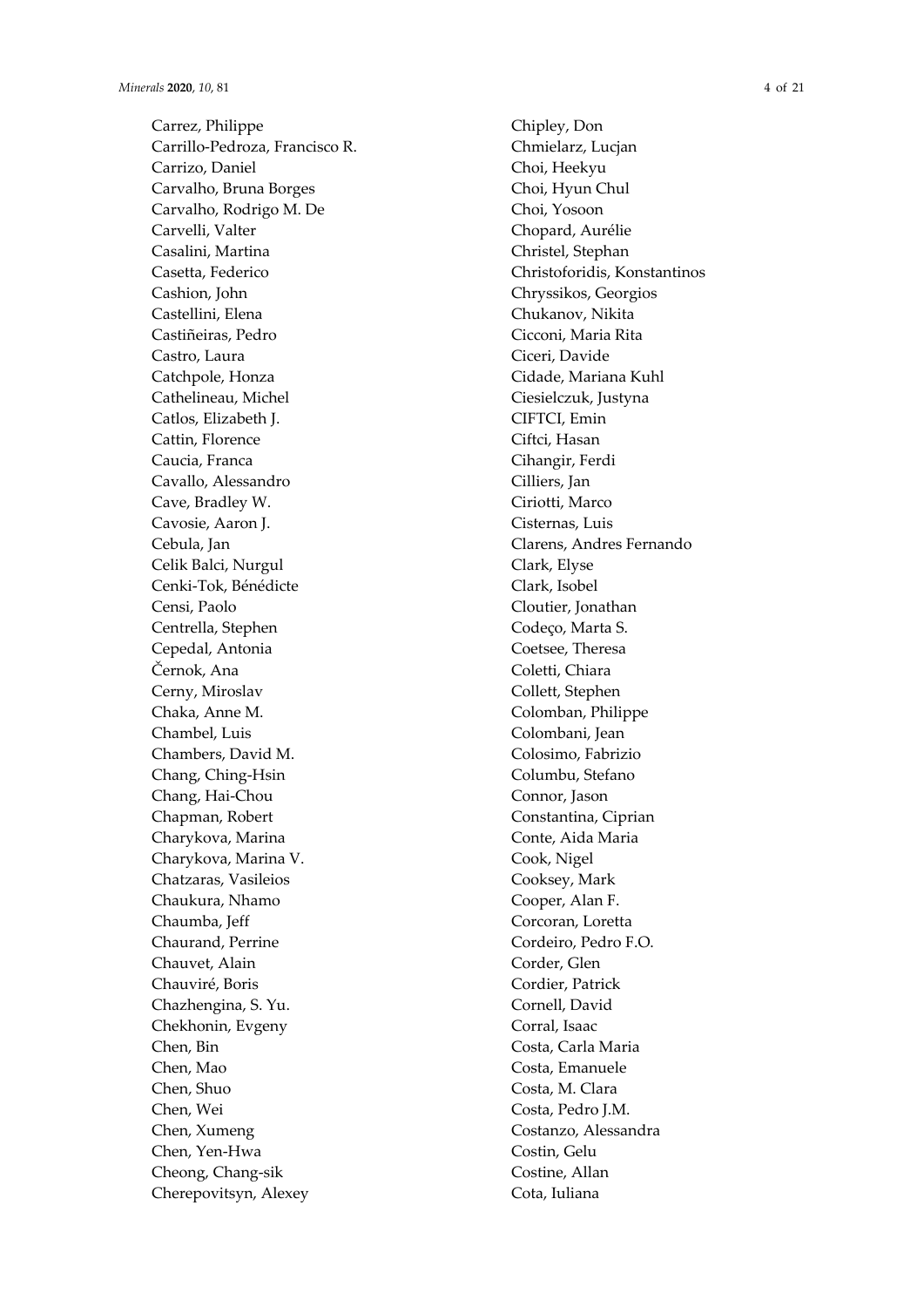Coudert, Lucie Courtney-Davies, Liam Cox, Leif Cranganu, Constantin Crespo, Jorge Crispini, Laura Croce, Alessandro Croot, Peter Cudahy, Thomas John Cui, Minming Cuma, Martin Cuney, Michel Cuttler, Michael V.W. Cvetković, Marko Cyro, Takano Czaja, Maria Czyzycki, Mateusz Da Silva-Júnior, Flávio Manoel Rodrigues Dagasan, Yasin Daghio, Matteo Dahlman, Clayton J. Dai, Baiqian Dai, Zhaoyi Dai, Zongfu Dal Bo, Fabrice Damdinov, Bulat Batuevich Daniel, Isabelle Danielisova, Alzbeta D'Antonio, Massimo Daoudi, Lahcen Dariz, Petra Darling, Robert Das, Oindrila Dátka, Jerzy Daval, Damien Daviau, Kierstin Day, James De Aguiar, José Barroso de Almeida, José António De Benedetti, Arnaldo Angelo De Bonis, Alberto De Bonis, Angela De Faria, Emerson H. De Giudici, Giovanni De La Iglesia, Alba Gil De Lázaro, Sérgio Ricardo De Tomas, Carla De Villiers, Johan P. R. Deady, Eimear Debacher, Nito Debiec-Andrzejewska, Klaudia Deblonde, Gauthier

Decarreau, Alain Dedzo, G Kenne Dehaine, Quentin Delimitis, Andreas Della Ventura, Giancarlo Demartin, Francesco Demers, Isabelle Demurtas, Matteo Deng, Hui Deniz, Vedat DePaoli, David Depero, Laura E. Deville, Eric Dewaele, Agnes Dewaele, Stijn Di Giuseppe, Dario Di Lorenzo, Fulvio Díaz, Eva Diaz, Mara R. DiBenedetto, Francesco Diella, Valeria Dijkstra, Arjan Dimakopoulos, Yannis Dimitrova, Dimitrina Dineva, Petia S. Dinis, Pedro Dixon, David Długosz-Lisiecka, Magdalena Dolníček, Zdeněk Domenech, Cristina Domnikov, Petr Dong, Cheng-Di Dong, Fei Dong, Mianxiong Donskaya, T. V. Dorfman, Susannah Dorogokupets, Peter I. Doroshkevich, Anna Dostal, Jaroslav Doucet, Frédéric Doucet, Luc S. Dovesi, Roberto Dowey, Patrick J. Dragovic, Besim Dreisinger, David Drost, Kerstin Drzazga, Michał Duan, Jun Dubljevic, Stevan Dublyansky, Yuri Dubrule, Olivier

Dugdale, Allison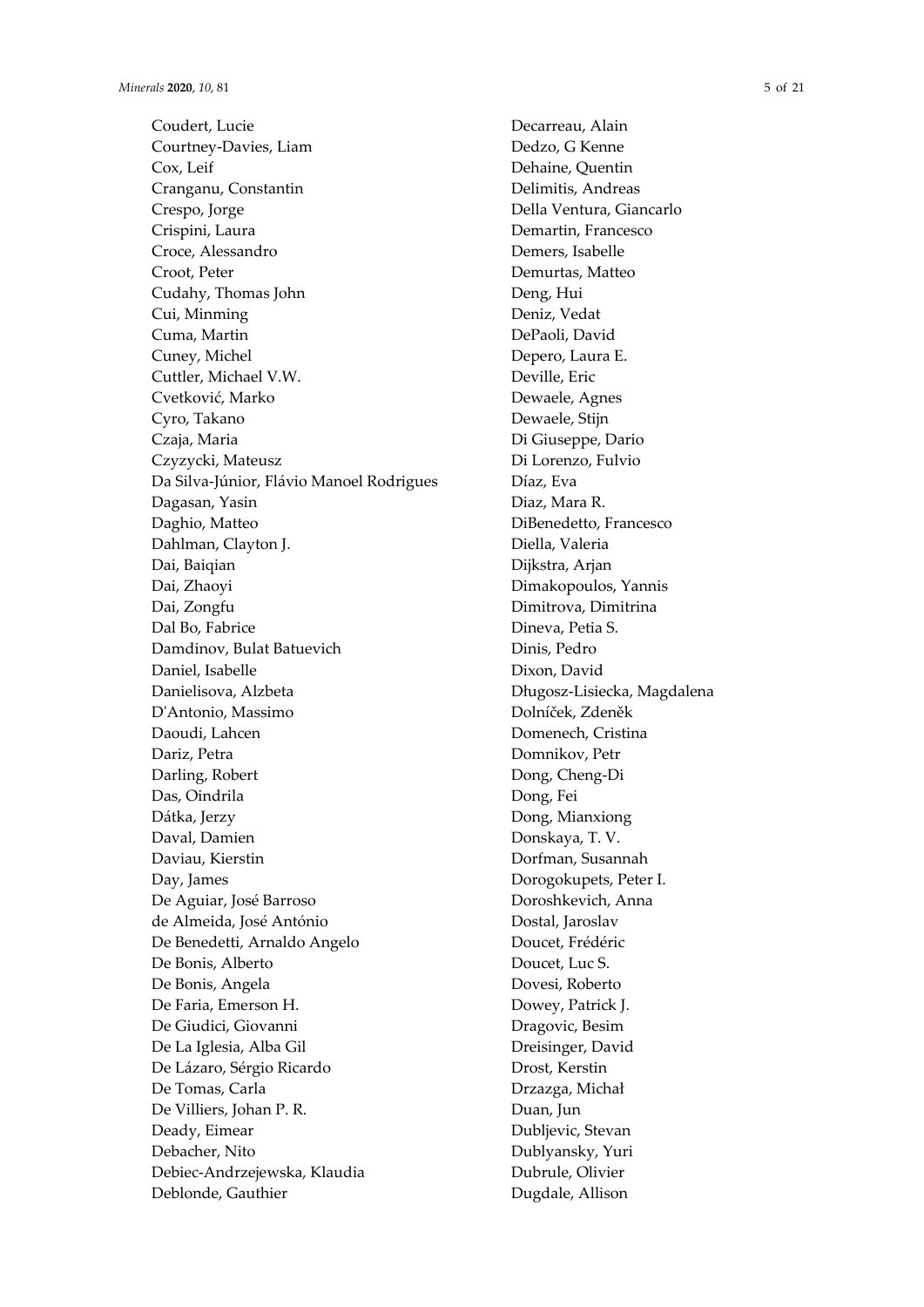Dultz, Stefan Duman, Osman Dumańska-Słowik, Magdalena Durowoju, Olatunde S. Dvořák, Karel Dvorkin, Jack Dyer, Laurence G. Dziubek, Kamil Dzombak, David Economou-Eliopoulos, Maria Edahbi, Mohamed Edokpayi, Joshua Nosa Edwards, Cole T. Efthimiopoulos, Ilias Ehlig-Economides, Christine A. Eichhubl, Peter Eiden, Gregory Eklund, Sven E. Ekmekci, Zafir Ekosse, Georges Elburg, Marlina El-Dars, Farida Elghali, Abdellatif Eljamal, Osama Ellam, Rob Elliott, Brent A. Elmahdy, Ahmed M. Elmi, Chiara Elmore, R. Douglas Emad, Muhammad Zaka Emami, Seyed Mohammadamin Embry, Ashton Emery, Xavier Emmanuel, Simon Engström, Karin Entezari Zarandi, Ali Epshtein, Svetlana Erastova, Valentina ERDEMOĞLU, Sema Ergenç, Duygu Esdaile, Louisa Etiope, Giuseppe Etique, Marjorie Evans, Cathy Fabiańska, Monika Fabre, Sébastien Faccini, Barbara Fagan-Endres, Marijke Faiz, Mohinudeen Falayi, Thabo Falck, Hendrik Falk, Lisa

Fallon, Emily K. Fanlo, Isabel Farhang, Faezeh Farough, Aida Farquharson, Colin Fauchille, Anne-Laure Faulstich, Martin Favre-Réguillon, Alain Fawell, Phillip Fedorko, Gabriel Fei, Hongzhan Felici, Anna Candida Feng, Dong Feng, Qicheng Ferenc, Kristály Ferguson, Jeffrey Fernandes, Carlos Marcello Dias Fernández González, María De Los Angeles Fernández Pérez, Begoña Ferone, Claudio Ferrari, Rebecca Filiberto, Justin Filippov, Lev Findorák, Róbert Finkelman, Robert Finlayson, Valerie Flores-Alés, Vicente Flores-Livas, José A. Flowerdew, Michael Flynn, Shannon Foerster, Michael W. Folgueras, Belén Follink, Bart Fomchenko, Natalya Fonseca, Joana Fontana, Daniela Forbes, Liza Fornasiero, Daniel Förster, Andrea Fortunato, Eduardo Foster, David Foszcz, Dariusz Foucaud, Yann Foucher, Frédéric Fournelle, John Franchi, Fulvio Franus, Wojciech Fratini, Fabio Frei, Michaela Frenzel, Max Freulon, Xavier Fries, Marc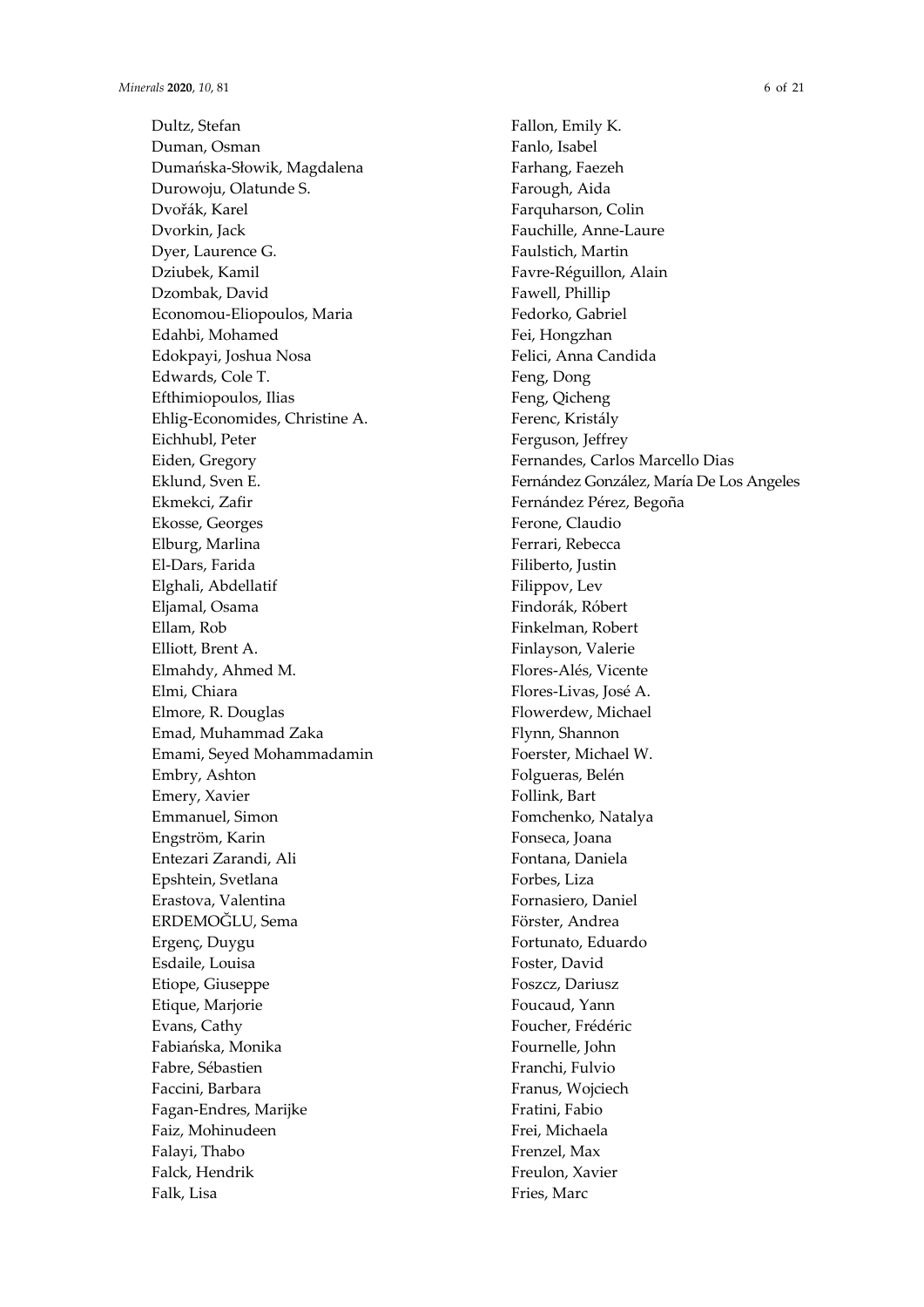Friis, Henrik Fritz, Jörg Fu, Pingfeng Fuertes-Fuente, Mercedes Fujita, Yoshiko Fun, LIM Yee Funari, Valerio G. Lelièvrea, Peter Gackowski, Mariusz Gadas, Petr Gadikota, Greeshma Gaft, Michael Gaggero, Laura Gaida, Timo C. Gainov, Ramil R. Galamboš, Michal Gale, Julian Galecki, Greg Galeev, Akhmet Gallardo-López, Angela Gallello, Gianni Galuskin, Evgeny Galuskina, Irina Gamaletsos, Platon Ganerød, Morgan GANNOUN, Abdelmouhcine Gao, Zhiye Garbers-Craig, Andrie Mariana Garbe-Schönberg, Dieter García Díaz, Irene Garcia, Eric M. Garcia, Rosario García-Aguilar, José Manuel Garcia-Valles, Maite Gartman, Amy Gärtner, Andreas Garvey, Christopher Garzanti, Eduardo Gasc, Julien Gastaldo, Robert A. Gatta, Diego Gaurina-Međimurec, Nediljka Gauteplass, Jarand Gavazzi, Bruno Gavrilenko, Maxim Gavryushkin, Pavel N. Gazdic, Dominik Gehrmann, Romina Geissler, Bernhard Genna, Dominique Gentina, Juan Carlos Georgiev, Svetoslav

Gerislioglu, Burak Germinario, Luigi Gerson, Andrea Ghodrat, Maryam Gialanella, Stefano Gianni, Schena Gianola, Omar Giebner, Fabian GIESTER, Gerald Gilbert, Sarah E. Gil-Ibarguchi, Josei Ignacio Gillespie, Jack Giouri, Katerina Giovanni Malusà, Marco Girarakos, Evangelos Giraud, Albert Girnis, Andrei V. Girskas, Giedrius Giuliani, Gaston Gładysz-Płaska, Agnieszka Glass, Hylke Gochev, Georgi Göçmengil, Gönenç Godelitsas, Athanasios Godinho, Jose R. A. Goemann, Karsten Goł biowska, Bożena Golev, Artem Gomes, Celso Gómez Villalba, Luz Stella Gomez, Denys Gomez-Rivas, Enrique Gómez-Tena, Maria Pilar Gong, Maogang González, Ernesto González, Francisco J. González-Jiménez, José María Gonzalez-Platas, Javier Goodbred, Steve Goodman, Angela Gorelova, Liudmila A. Goryachev, Boris E. Goryaeva, Alexandra Goswami, Arghya Götz, Annette E. Gourcerol, Blandine Govender-Opitz, Elaine Grabinsky, Murray Graedel, Thomas Graham, Garth Graham, Ian Grasby, Stephen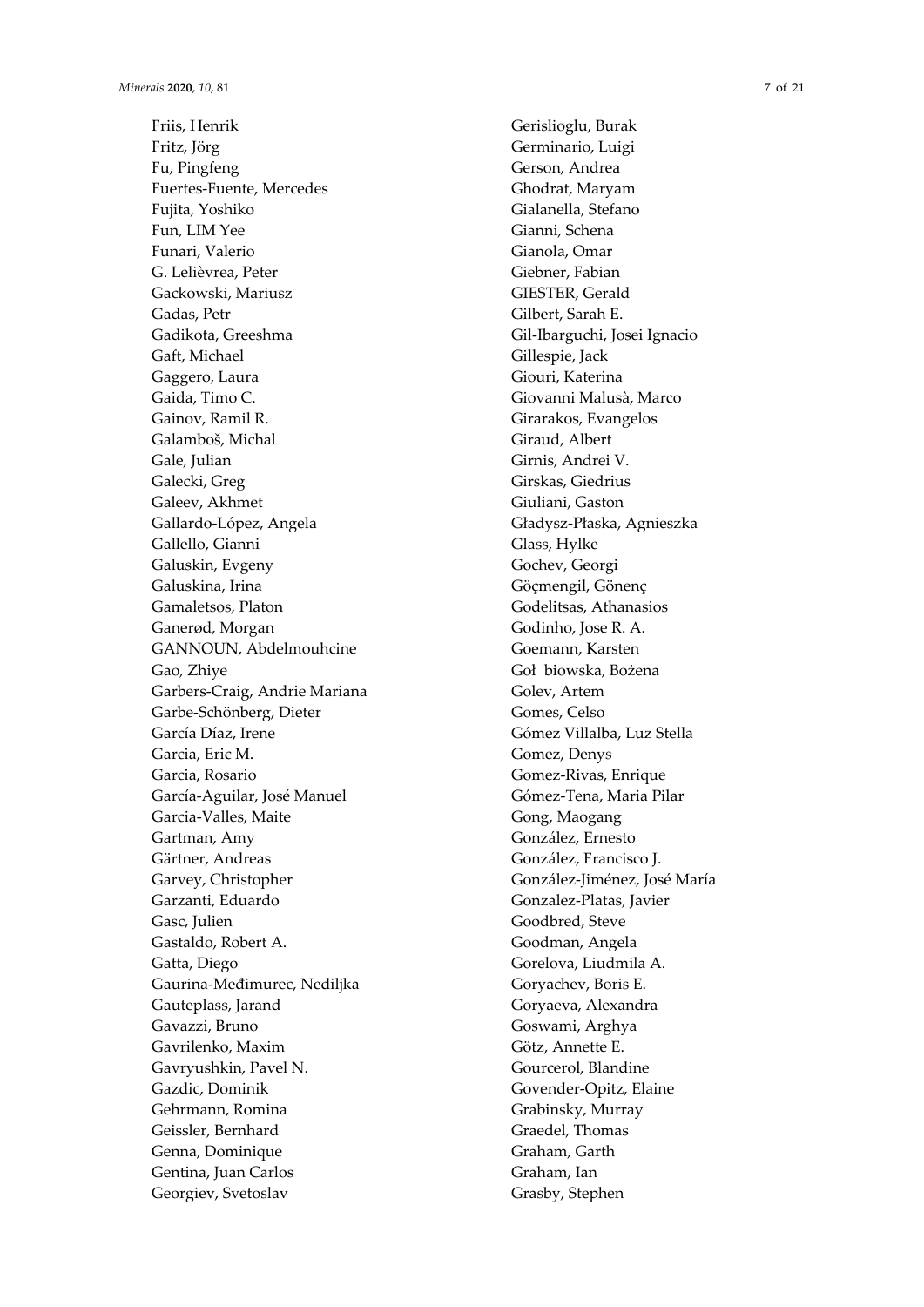Grassman, Jean Grathoff, G.H. Gréau, Yoann Greenberg, Eran Greenough, John Greet, Chris Gregorio, Simona Di Gregory, Melissa J. Grew, Edward Grey, Ian Grifa, Celestino Griffin, Bill Grobety, Bernard Groppo, John Groß, Doris Gruszecka, Agnieszka Guarino, Vincenza Guastoni, Alessandro Gubernat, Maciej Gueguen, Bleuenn Guida, Michele Guillaume, Wille Gumsley, Ashley Gumulya, Yosephine Gunn, Gus Gupta, Tushar Gurzhiy, Vladislav Guthrie, George Gutierrez, Leopoldo Gutierrez, Melida Guven, Onur Guyodo, Yohan Guyot, François Habashi, Fathi Habermehl-Cwirzen, Karin Habuda-Stani ć, Mirna Hadler, Kathryn Haest, Maarten Haines, Samuel Haines, Samuel H. Hajimohammadi, Ailar Häkkinen, Antti Hakkou, Rachid Halenius, Ulf Halfpenny, Angela Hall, Christopher Hall, Susan M. Hallett, Benjamin W. Hamilton, Jessica Han, Kenneth N. Hanson, Sarah Hansteen, Thor H.

Harley, Simon L. Harris, Chris Harrison, Richard Hartenbach, Ingo Hartlieb, Philipp Hartmann, Robert Hasiuk, Franciszek Hassanzadeh, Hassan Hässig, Marc Hattori, Keiko H. Hayashi, Fumitaka Hayes, Peter Hazen, Robert Hedrich, Sabrina Hefferan, Kevin Patrick Heikkinen, Eetu-Pekka Heinonen, Suvi Heizler, Matthew T. Hejl, Ewald Heltai, Gyorgy Henao, Hector Henderson, Christopher Henry, Christopher D. Henry, Pierre Hernandez, Pia Hernández-Ávila, Juan Herrington, Richard Hertel, Tobias Hetherington, Callum Hicks, Leon J. Hiki, Kyoshiro Hips, Kinga Hoffman, Paul F. Hofmann, Beda Holdsworth, Bob Hollocher, Kurt T. Holmboe, Michael Holtstam, Dan Holuszko, Maria E. Homaeigohar, Shahin Homrighausen, Stephan Honeyands, Tom Horie, Kenji Horstkotte, Burkhard Horvath, Erzsebet Hovland, Martin Hower, James Hoxley, David Hrstka, Tomáš Hsu, Kuo-Chin Huang, Hsin Huang, Qijin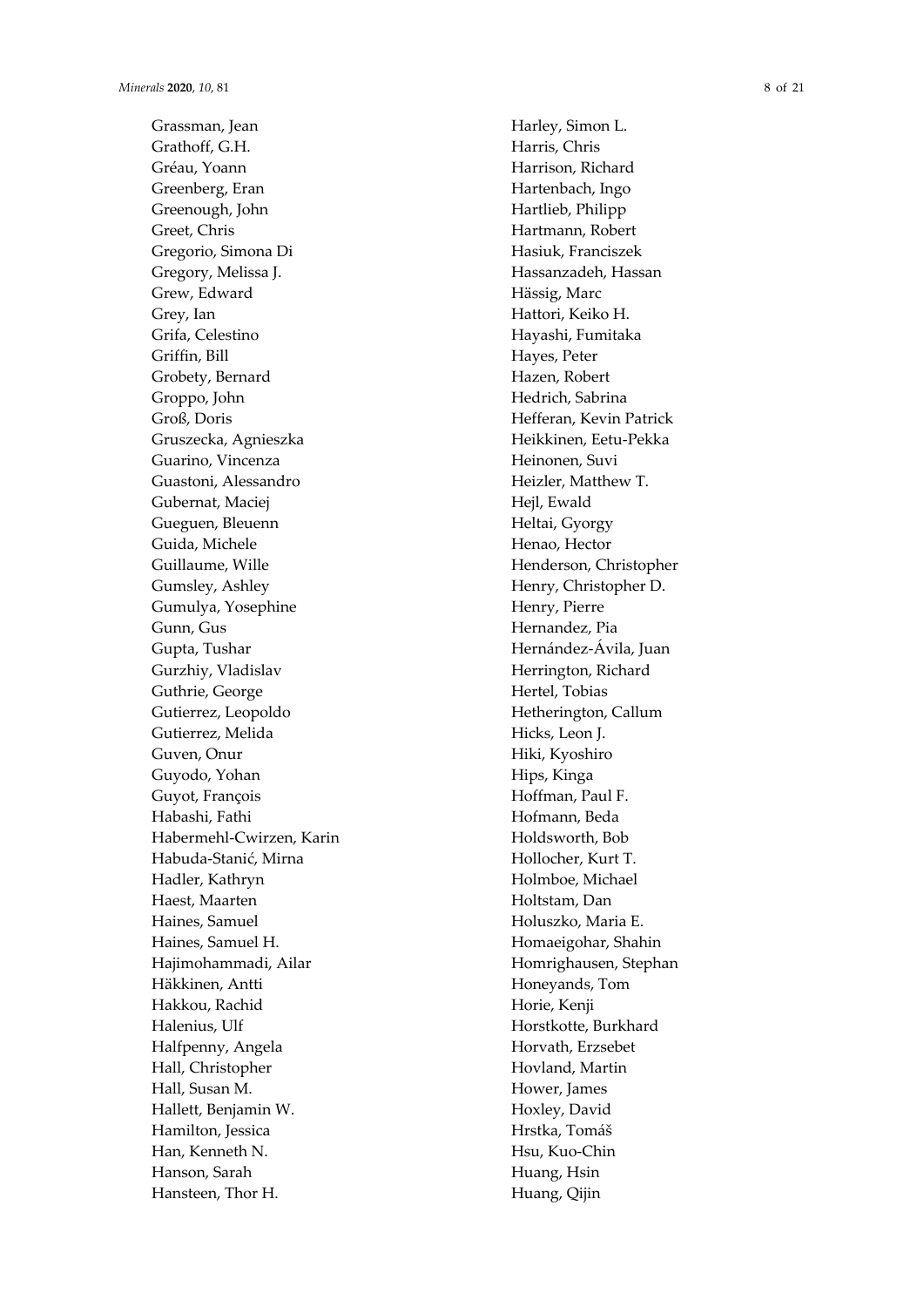Huang, Qingqing Huang, Wei-Hsing Huang, Wu-Jang Huber, Miłosz Huerta, Nicolas Huertas, F. Javier Huff, Warren D. Huggett, Jennifer Hulsbosch, Niels Hunt, Simon A. Hunter, David Hunter, Nicholas J.R. Hunter, Timothy Huong, Le Thi-Thu Hurai, Vratislav Hurich, Charles Hurtig, Nicole Huss, Gary R. Huston, David Hyk, Wojciech Ibarra, Yadira Ibrahim, Ahmed Iezzi, Gianluca Igarashi, Toshifumi Iglesias-Gonzalez, Nieves Ignatkina, Vladislava Anatolevna Ikari, Matt Ikechukwu, Ejidike Ikumapayi, Fatai Ilankoon, Saman Iles, Louise Inglis, Jeremy D. Innocenzi, Valentina Ioannidou, Alexandra Ionescu, Corina Ishii, Takayuki Ishikawa, Akira Işildar, Arda Itano, Keita Ityokumbul, M. Thaddeus Ivanov, Alexey V. Ivanov, Yuri D. Iveson, Alexander Iveson, Simon Ivšinović, Josip Iyer, Jaisree Izzo, Francesco Jabłońska, Beata Jablonska, Magdalena Jacobs, Michael H. G. Jacques, Guillaume Jagodziński, Robert

Jahromi, Fazel G. Jakobsson, Lars Klemet Jameson, Graeme Jandacka, Petr Jaskulska, Iwona Jaszczak, John Jebrak, Michel JEHLIČKA, Jan Jeldres, Ricardo I. Jélvez, Enrique Jeong, Yeonung Jepson, Gilby Jermakowicz-Bartkowiak, Dorota Jerram, Dougal A. Ji, Jian Jia, Bao Jia, Xiaodong Jiménez Millán, Juan Jiménez, Amalia Jiménez-Franco, Abigail Jin, Jiaqi Jodłowski, Grzegorz Johnson, Kevin T. Johnson, Sean C. Jokovic, Vladimir Jonek-Kowalska, Izabela Jones, Franca Jorat, Ehsan Jordens, Adam Jorge Evangelista, Ana Catarina Josso, Pierre Jovane, Luigi Jowitt, Simon M. Jozwiak-Niedzwiedzka, Daria Junge, Malte Junior, Farid Chemale Jyothi, Rajesh Kumar Kabala, Cezary Kaduk, James Kah, Linda Kakali, Glikeria Kalaitzidis, Stavros Kalashnikov, Andrey O. Kalin, Margarete Kalinkin, Alexander Kamada, Seiji Kamberović, Željko Kamenetsky, Vadim Kamińska, Gabriela Kamo, Sandra Kampmann, Tobias C. Kanari, Ndue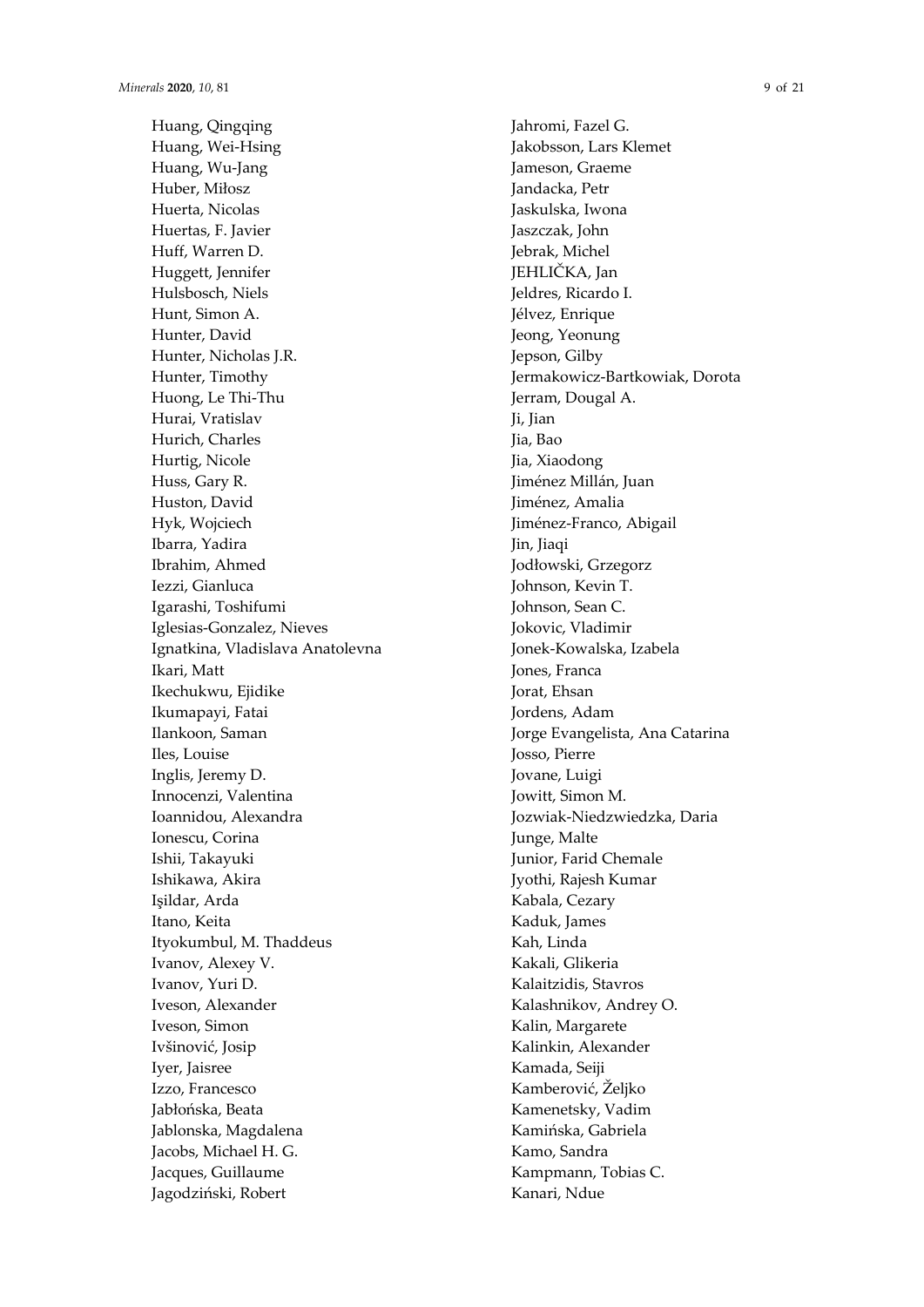Kanellopoulos, Christos Kang, Sung-Hoon Kangal, Murat Olgaç Kano, Junya Kapsiotis, Argyrios Karagüzel, Cengiz Karakashev, Stoyan Karayigit, Ali Ihsan Karein, S. Mahmoud Motahari Kargin, Alexey V. Karimian, Niloofar Karl, Susan M. Károly, Lázár Kasemer, Matthew Kasmaee, Sara Kastiukas, Gediminas Kaulina, Tatiana V. Kawalec, Witold Kazmierczak, Jozef Kazuya, Fujino Keays, Reid Kefeni, Kebede Kellar, Jon J. Kellett, Dawn Kelly, Colter J. Kelly, Laura Catherine Keppert, Martin Kessel, Ronit Kettler, Richard Khamkhash, Aibyek Khodadoust, Amid P. Kiani, Ali Kiefer, Boris Kiipli, Tarmo Kim, Bianca Sung Mi Kim, Hyeong-Ki Kim, Hyunjung Kim, Jin Man Kim, Kwan Ho Kime, Meschac-Bill King, Edward King, Helen E. Kinnunen, Paivi Kinnunen, Paivo Kips, Ruth Kirillov, Evgeny V. Kislov, Evgeniy V. Kissin, Stephen Kitadai, Norio Kitazawa, Takafumi Kjarsgaard, Ingrid M. Klausen, Martin Bromann

Klein-Bendavid, Ofra Kleine, Barbara Klemd, Reiner Klonowska, Iwona Klotz, Stefan Klötzli, Urs Klug, Dennis D. Knittel, Ulrich Knudsen, Christian Koch, Christian Bender Kohlstedt, David Kohno, Masamichi Kojitani, Hiroshi Kökkılıç, Ozan Kolchugin, Anton N. Kołodyńska, Dorota Kołodziejczyk, Joanna Komatsu, Kazuki Komiya, Tsuyoshi Komorek, Joanna KON, Yoshiaki Konar, Sumit Königsberger, Erich Konstanciak, Anna Konstantinova, Natalia Kontonikas-Charos, Alkiviadis Kontrec, Jasminka Kordouli, Eleana Korneva, Anna Kose, Utku Kosior, Dominik Kostecki, Todd Kostova, Irena Kouketsu, Yui Koukouzas, Nikolaos Koutsovitis, Petros Kovacs, Istvan Kowalczuk, Przemyslaw B. Kozłowski, Andrzej Kragović, Milan Krakowska-Madejska, Paulina Krasowska, Marta Krawczyk, Artur Kremer, Barbara Kremleva, Alena Kristóf, János Krivolutskaya, Nadezhda A. Krivosudský, Lukáš Krivovichev, Vladimir Krmíček, Lukáš Król, Magdalena Kronz, Andreas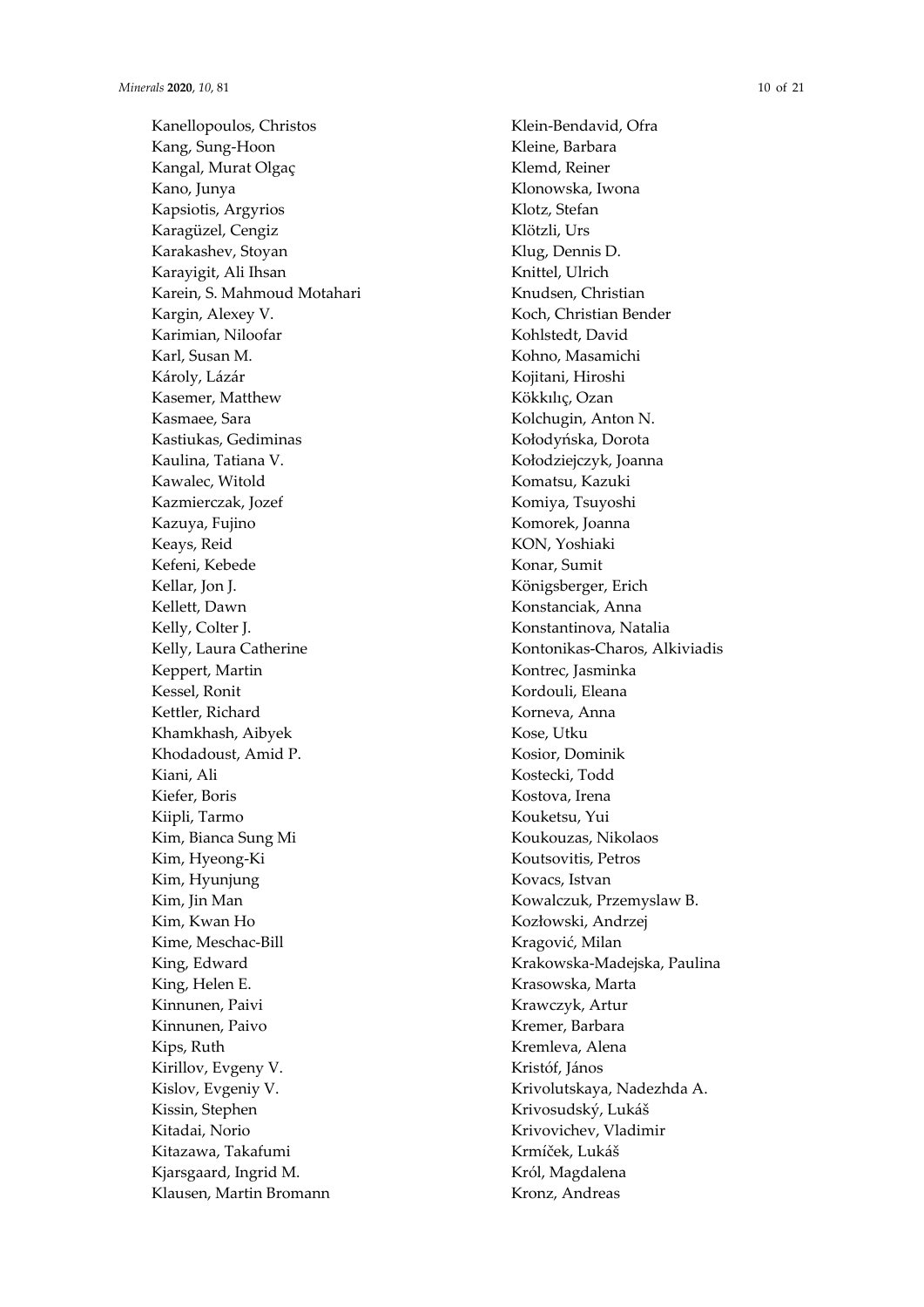Krüger, Biljana Krupskaya, Victoria V. Krylov, Dmitry Krzhizhanovskaya, Maria Kuhn, Thomas Kuiper, Klaudia Kukurugya, František Kularatne, Kanchana Ku ł a ż y ński, Marek Kuleshov, Vladimir N. Kumar, Aloke Kumar, Ashok Kumar, Naresh Kupenko, Ilya Kurama, Semra Kurda, Rawaz Kurevija, Tomislav Kurganskaya, Inna Kur şun, İlgin Kutcherov, Vladimir Kutschke, Sabine Kutzke, Hartmut Kuznetsov, Nikolay B. Kylander-Clark, Andrew Kyle, Philip R. La Russa, Mauro Labus, Krzysztof LaCalamita, Maria Lacinska, Alicja Magdalena Lai, Chunkit Lakaniemi, Aino-Maija Lambart, Sarah Lambiv Dzemua, Gideon LAMINE, Salim Lampronti, Giulio Isacco Landsberger, Sheldon Lanzerstorfer, Christof Larsen, Rune B. Lascelles, Desmond Laufek, František Laurich, Ben Lauten, Rolf Andreas Lazar, Adriana Vulpoi Lazo, Andrea Lazorenko, Georgy Le Floch, Sylvie Lee, Changu Lee, Man Seung Lee, Minhee Lee, Rachel Lee, Sang-Sup Lee, Seunggu

Lefticariu, Liliana Legros, Hélène Lehoux, Alizée Leißner, Thomas Lejcus´, Krzysztof Lekkerkerker, Henk Lemiere, Bruno Lemougna, Patrick N. Lenaz, Davide Lennartsson, Andreas Lenoir, Thomas Lentz, David Leonidov, Ivan I. Leonzio, Grazia Leszczy ńska-Sejda, Katarzyna Li, Gang Li, Qingyun Li, Yubiao Li, Yunguo Liang, Yuan-Chang Lih-Ming, Yiin Limmer, Matt A. Limonta, Mara Linares-Unamunzaga, Alaitz Lira, Raúl Lishchuk, Viktor Litasov, Konstantin D. Liu, Jiachao Liu, Kouqi Liu, Qi Liu, Wenying Liu, Xuan Locock, Andrew Loginova, Irina Longbottom, Raymond Lopez Carmona, Alicia López, Iván López-Moro, Francisco Javier Lord, Oliver Losak, Tomas Lovelace, David Lower, Brian Loyd, Sean Lubkowski, Krzysztof Lucci, Federico Lüders, Volker Ludington, Steve Lugli, Federico Luidold, Stefan Lukács, Réka Lupulescu, Marian Luttge, Andreas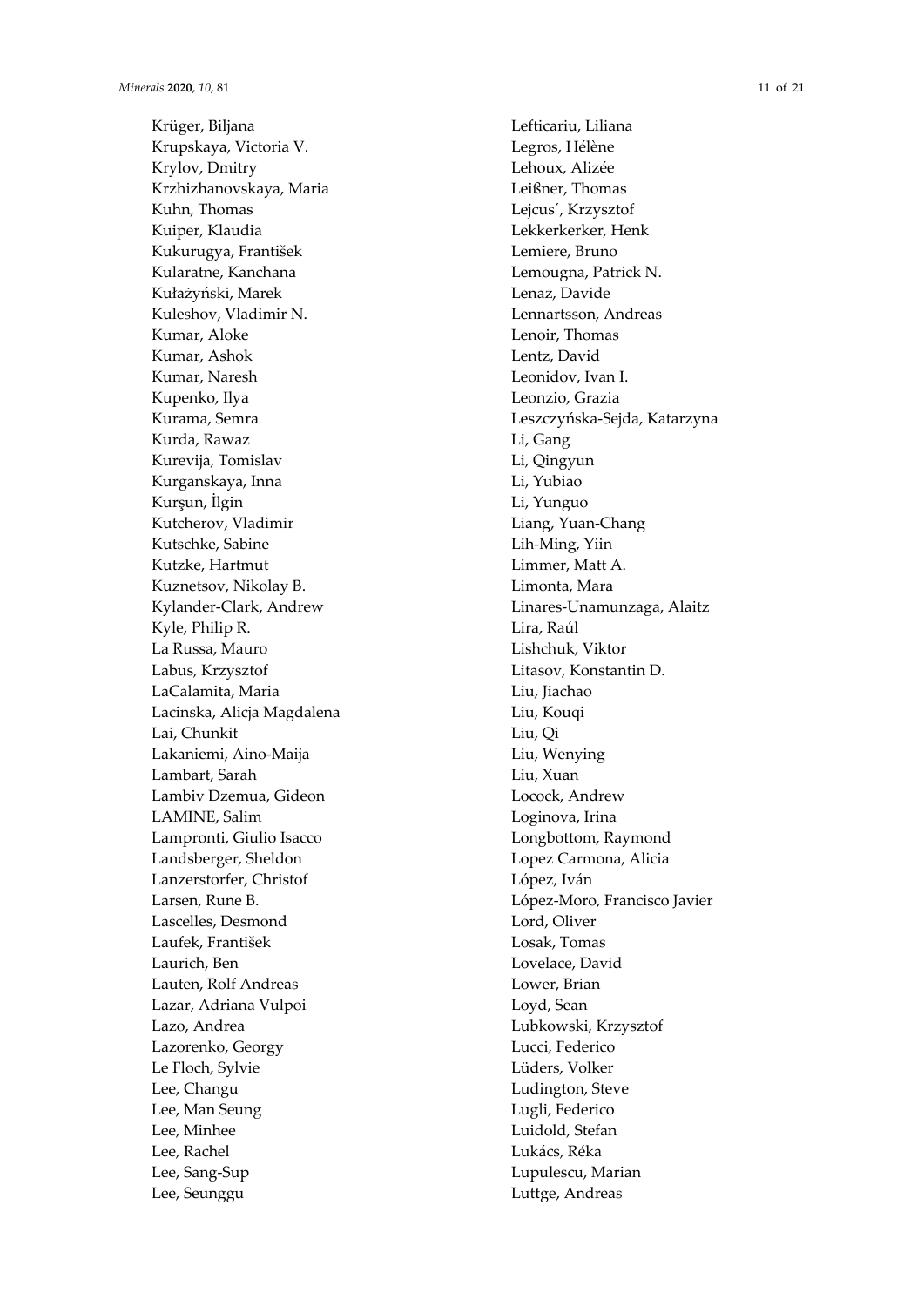Lyalina, Lyudmila M. Łydżba-Kopczyńska, Barbara Lynne, Bridget Ma, Chi Ma, Chong Ma, Naiyang MacDonald, John Machon, Denis MacKenzie, Kenneth J.D. Mackey, Tyler Madejón, Paula Magee, Craig Maggetti, Marino Magiera, Tadeusz Mahamud, Manuel María Mahan, Kevin H. Mahmoud, Akrama Mainza, Aubrey Majdan, Marek Majka, Jarosław Makarov, Dmitriy V. Makinen, Jarno Makoundi, Charles Male, Frank Malhotra, Deepika Mali, Matilda Malkovsky, Victor Ioannovich Mallick, Soumen Malone, David Mana, Sara Manca, Pier Paolo Mancini, Giordano Manger, Walter L. Manica, Rogerio Manière, Charles Maniscalco, Rosanna Manning, David A.C. Manojlović, Vaso Manouchehri, Hamid-Reza Manuella, Fabio Carmelo Marcus, Matthew A. Maribel Nunez-Valdez, Mari MARIGNAC, Christian Marini, Paola Marin-RIvera, Rodolfo Marius, Bodor Marivaux, Laurent Marks, Naomi Marquardt, Katharine Marques De Oliveira Ferraz, Eduardo Jorge Marques, Rosa Marra, Kristen

Maršálek, Roman Marshall, Daniel Marta, Padoan Martí, Eva Martin, Céline Martín, Nuria Martin, Robert Martín-Crespo, Tomás Martínez, Emilio Pascual Martínez-Echevarría Romero, María José Martínez-Pagán, Pedro Martín-Izard, Agustín Martinsson, Olof Martire, Luca Martyshko, Petr S. Marvasi, Massimiliano Marynowski, Leszek Marzoughi, Omid Mashifana, Tebogo Maslennikov, Valeriy Mason, Sara Massaro, Marina Massonne, Hans-Joachim Masum, Shakil Matchan, Erin Mathew, Kattathu Mathieu, Lucie Matjuschkin, Vladimir Matko, Vojko Matsushima, Yuta Matusik, Jakub Mavrogonatos, Constantinos Mayes, Will Mayo, Sheridan Mazur, Stanisław Mazurov, M. P. Mazzinghy, Douglas B. Mccandless, Tom E. McCarthy, Christine McClenaghan, Sean McCormack, Jeremy McCubbin, Francis McDonald, Robbie McLemore, Virginia T. Mcmillan, Nancy Medas, Daniela Meddaugh, W. Scott Medlin, Douglas Meer, Quinten Van Der Meere, Patrick A. Mehrali, Mehdi Mekhonoshin, Aleksey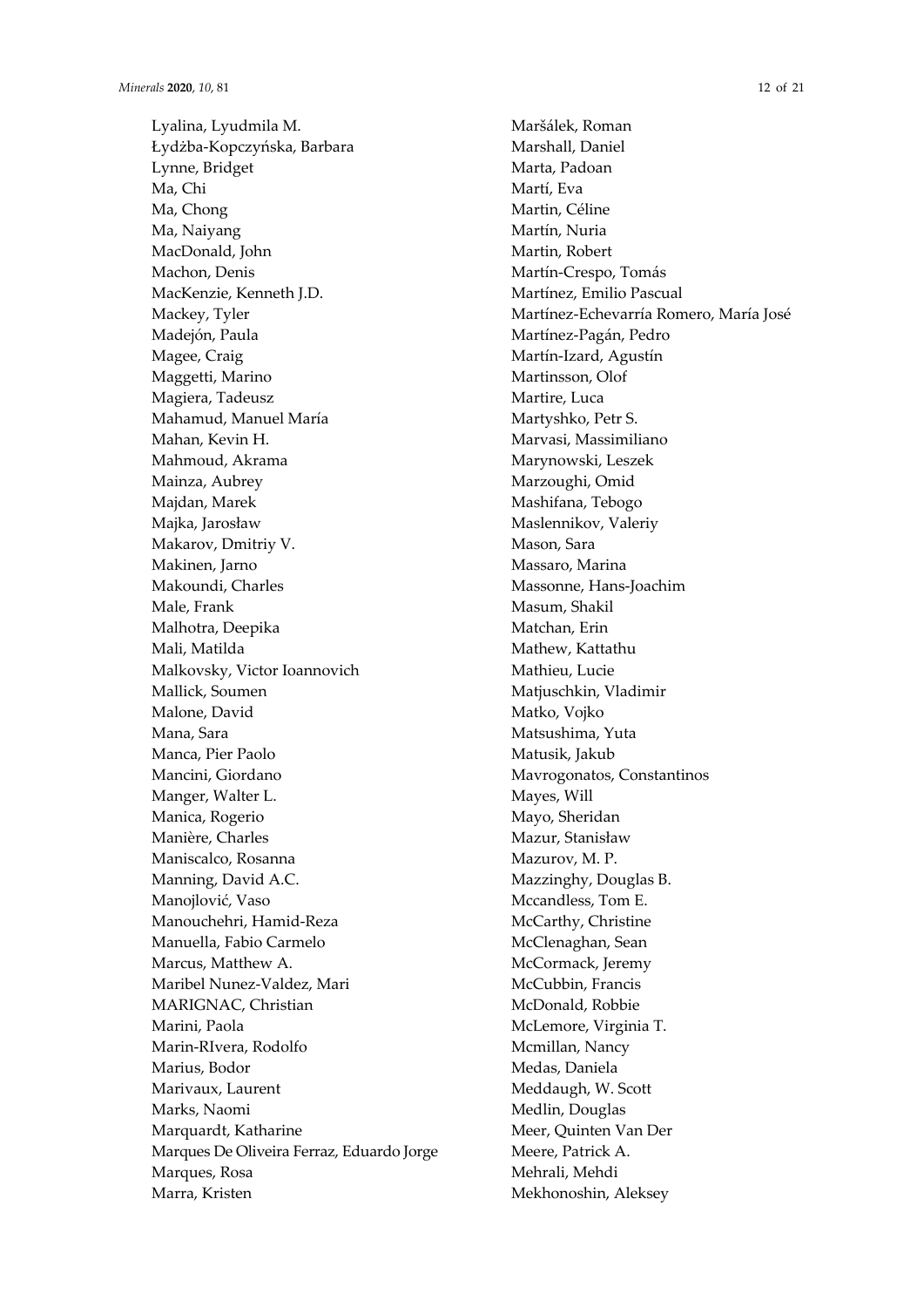Melcher, Frank Melchiorre, Erik Melekestseva, Irina Yu. Melfos, Vasilios Melgarejo Draper, Joan Carles Melot, Brent C. Menad, Noureddine Menendez Aguado, Juan M. Mercedes, Mercedes Mercedes-Martín, Ramon Mercier, Guy Mercury, Lionel Mering, John A. Merli, Marcello Mernagh, Terry Merzlikin, Dmitrii Metson, James Bernard Mežibrický, Roland Miecznikowski, Krzysztof Mierczynska-Vasilev, Agnieszka Migaszewski, Zdzis ław M. Mikada, Hitoshi Mikhailenko, Denis Mikhailik, Pavel E. Mikhlin, Yuri Miki, Hajime Mikulski, Stanis ław Milesi, Vincent Milke, Ralf Milojevic, Tetyana Milosavljevi ć, Milutin M. Minarik, William G. Minnitt, Richard Miocic, Johannes Mirey, Gladys Miriam Maria, De Resende Mirzababaei, Mehdi Mirzaei, Ali Misra, Saumitra Mitchell, Alec Mitra, Subhasish Miyagi, Lowell Miyata, Naoyuki Miyawaki, Ritsuro Młynarczykowska, Anna Moats, Michael Möckel, Robert Mohajerani, Abbas Molina, J.F. Molokeev, Maxim S. Mongelli, Giovanni Monica, Piochi

Montegrossi, Giordano Montomoli, Chiara Moon, Charlie Moore-Nall, Anita Morales, Luiz Morard, Guillaume Moreira, Noel Morel, Mauricio Moreno, Juan Antonio Moretti, Isabelle Morishita, Tomoaki Morishita, Yuichi Moropoulou, Antonia Morrison, Anthony Morrison, Rob Morrison, Shaunna M. Motta, Fernanda Lopes Mourao, Marcelo Breda Mu, Yufan Mueller, Andreas G. Mueller, Barbara Mueller, Ute Mugnaioli, Enrico Muhling, Janet Muirhead, David K. Mukerji, Tapan Mukherjee, Indrani Mulenga, François Muller, Elodie Müller, Inigo Andreas Müller, Michael Munda ła, Pawe ł Mundhenk, Niklas Muñoz-Iglesias, Victoria Musi ć, Svetozar Musso, Maurizio Mustoe, George E. Myhill, Robert Naden, Jonathan Naeraa, Tomas Nagaraj, D.R. Naghizadeh, Mostafa Naglik, Beata Anna Naidu, Sathy Nair, Mahesh Nair, Vaishakh Naitza, Stefano Najorka, Jens Nakabayashi, Koji Nakajima, Yoichi Nancucheo, Ivan Narayanan, Remya P.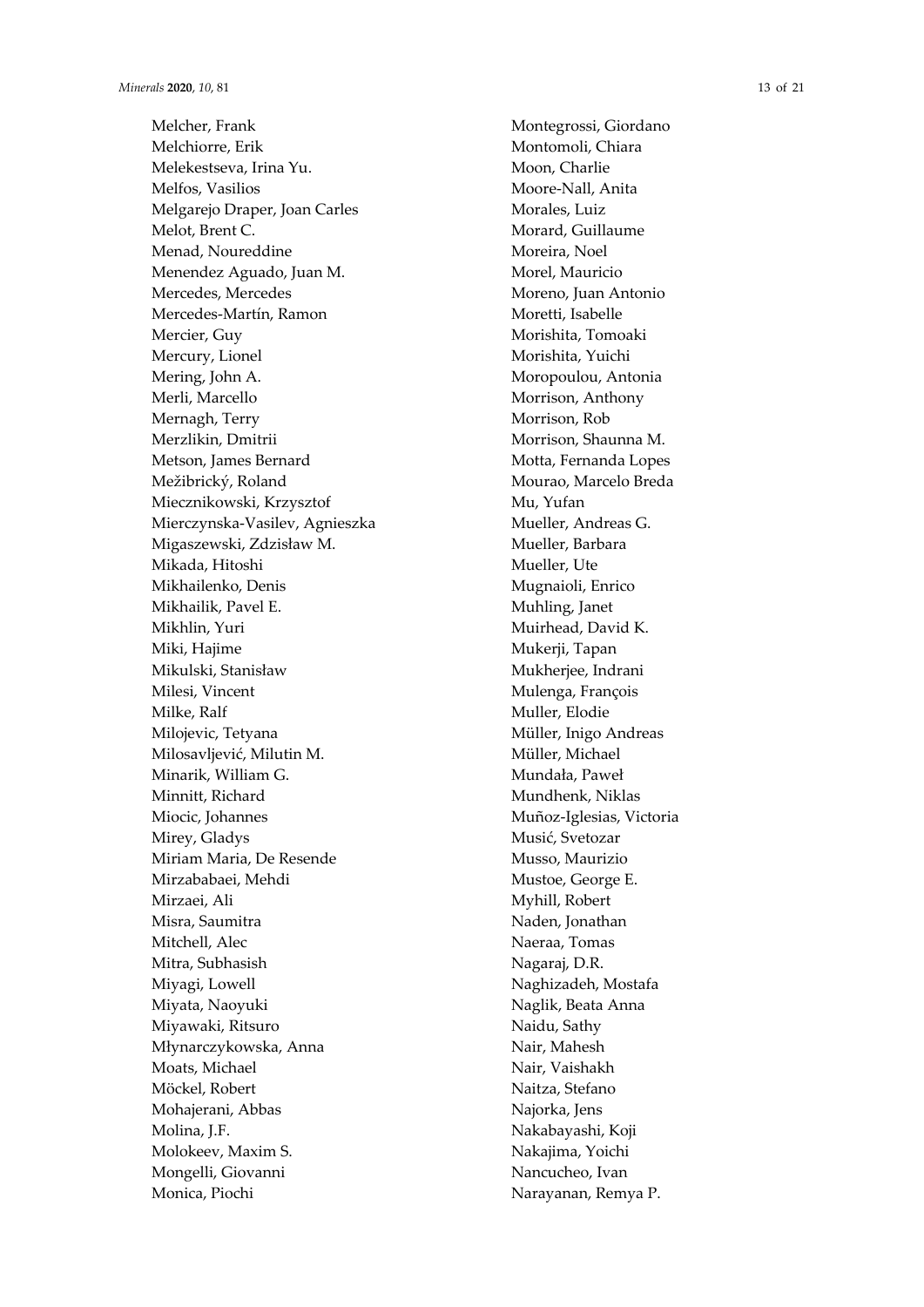Nasir, Othman Natali, Claudio Naudé, Natasia Navarra, Alessandro Navon, Oded Nazzareni, Sabrina Nechaev, Victor Neira-Carrillo, Andrónico Nejbert, Krzysztof Németh, Norbert Nerantzis, Nerantzis Nestola, Fabrizio Neumann, Reiner Nevolko, Peter A. Nheta, W. Nicola, Ferralis Nieto García, Fernando Niinae, Masakazu Nikolaev, Alexander Nikolaeva, Nadezda Nimmagadda, Shastri L. Nish, Masayuki Nishihama, Syouhei Nishihara, Yu Nishimoto, Shoji Nishio-Hamane, Daisuke Nishiwaki, Tomoya Nishiyama, Tadao Nivin, Valentin A. Nnad, E. Noble, Aaron Noffke, Nora Nokken, Michelle Norbisrath, J.H. Nordstrom, Darrell Kirk Normandeau, Philippe X. Noronha, Fernando Norquist, Alexander Norton, Stephen A. Nosova, Anna A. Novais, Rui Miguel Teixeira Novikova, Lyudmila Novoselov, Konstantin A. Nowak, Jacek Nui ć, Ivona O'Connor, Louisa Oalmann, Jeffrey Oberthür, Thomas O'Brien, Hugh E. O'Brien, Patrick O'Connor, Cyril Odedairo, Taiwo

Ogonowski, Szymon Oikonomopoulos, Ioannis Okazaki, Keishi Okibe, Naoko Okumura, Masahiko Olds, Travis Oliveros, Veronica Olsen, Marianne Omer, Joshua Onghena, Bieke Orberger, Beate Ordonez, Javier Orecchio, Santino O'Reilly, Shane Orellana, Luis Felipe Oreshonkov, Aleksandr Oreškovi ć, Jasna Orovan, Evan Ortega, Luis Angel Ortega-Gutiérrez, Fernando Oskay, R ıza Görkem Owada, Shuji Ozdemir, Orhan Ozkan, Safak Gokhan Özün, Sava ş Pacheco-Fernández, Idaira Padilla, Rafael Padovan, Sebastiano Padrón-Navarta, José Alberto Pagnotta, Stefano Paktunc, Dogan Pal, Priyabrata Palamarchuk, Roman S. Palin, Richard Palke, Aaron Palma, Monica Panczer, Gerard Panda, Sandeep Panek, Rafal Panero, Wendy Panowicz, Robert Paoli, Gabriele Papadopoulos, Argyrios Papavasileiou, Konstantinos Papelis, Charalambos Papoulis, Dimitris Papoutsa, Angeliki Parat, Fleurice Parbhakar-Fox, Anita Parian, Mehdi Park, Daehwan Park, Yaewon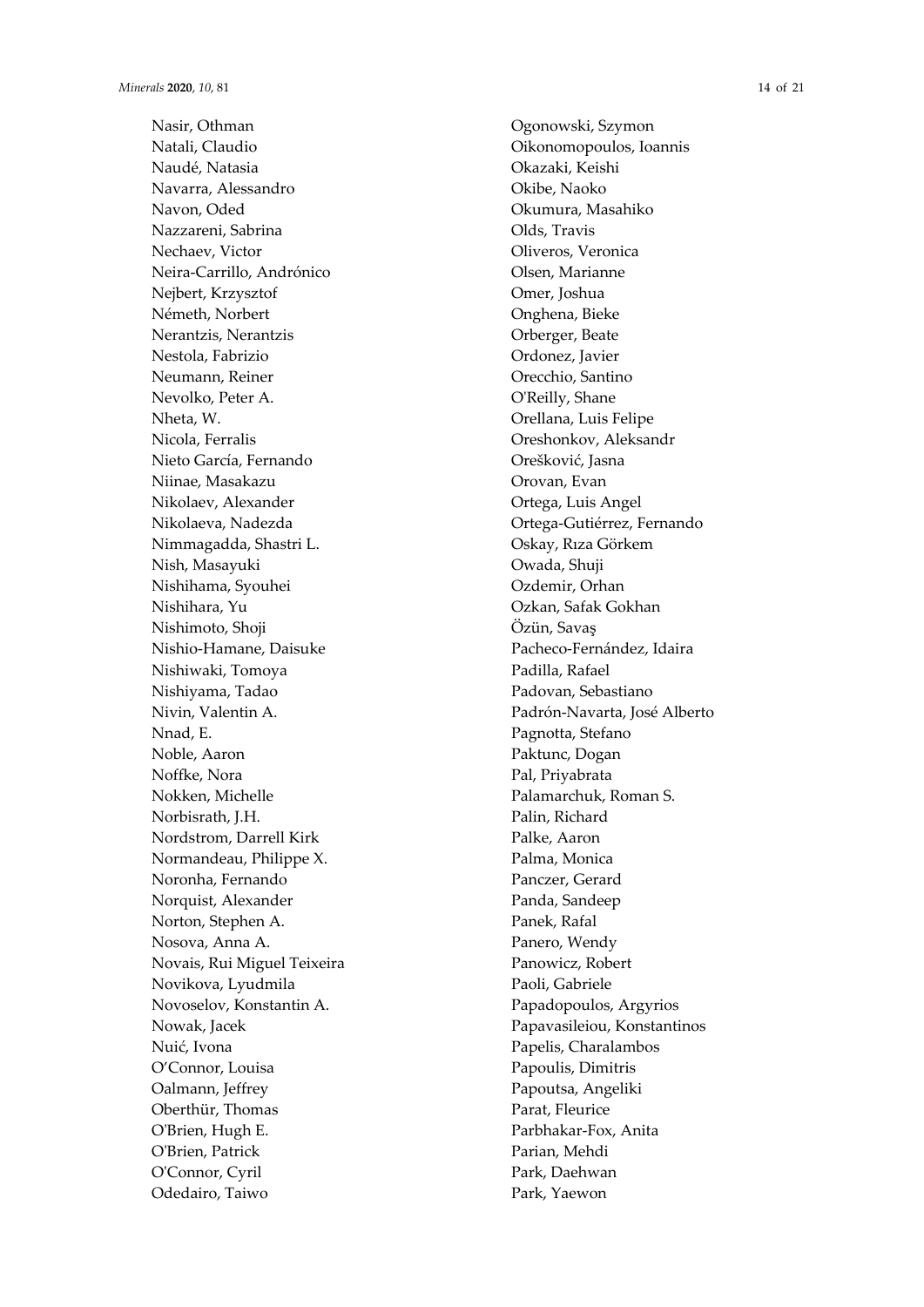Parker, Stewart F. Parlak, Osman Parr, Joanna Partington, Gregor Pascucci, Simone Pasculli, Antonio Paši ć, Borivoje Pasquier, Louis-César Pasti, Luisa Paternoster, Michele Paul, Andrea Paulo, Carlos Pavese, Alessandro Pavlos, Klepetsanis Payne, Justin Peck, William Peckmann, Jörn Pedretti, Daniele Pedrosa, Elisabete Peeters, Luk Pekov, Igor Peleka, Froso Pellegrino, Francesco Peng, Hong Pentecost, Allan Perchiazzi, Natale Pérez-Carvajal, Javier Pernicka, Ernst Perraki, Maria Peryt, Tadeusz Peter, Wynn Petersson, Andreas Petitgirard, Sylvain Petrakis, Evangelos Petranikova, Martina Petrash, Daniel Petrov, Vladimir G. Peys, Arne Phan, Chi Phan, Thai Phoo-ngernkham, Tanakorn Phuah, Xin Li Pieczka, Adam Piessens, Kris Piestrzynski, Adam Piet, Helene Pietranik, Anna Piga, Luigi Pingitore, Nicholas Pinto, Alvaro Pita, Fernando Antunes Plampin, Michael R.

Planke, Sverre Plechov, Pavel Plouffe, Alain Pluymakers, Anne Polansky, Jiri Pollmann, Katrin Pomi, Raffaella Popov, Dmitry Popov, Yuri Potysz, Anna Pour, Amin Beiranvand Pourrahimian, Yashar Pourret, Olivier Pozo Rodríguez, Manuel Préat, Alain Pring, Allan Priyanto, Dedy Eka Procházka, Václav Prokeš, Lubomír Prokofiev, Vsevolod Yu. Prokopyev, Ilya R. Prudêncio, Isabel Ptá ček, Petr Puffer, John Pujol-Solà, Núria Punturo, Rosalda Purkamo, Lotta Pushcharovsky, Dmitry Pushkarev, Pavel Putnis, Andrew Putnis, Christine V. Qiao, Chunyu Qin, Lang Qiu, Kunfeng Quantin, Cécile Queralt, Ignasi Quezada, Víctor Rabieh, Alireza Race, Marco Rafael, Del Rio-Salas Ragozin, Alexey Ralph, David Ram, Rahul Ramachandran, Rohit Rammlmair, Dieter Randazzo, Luciana Ranitovi ć, Milisav Rantitsch, Gerd Rapin, William Rassios, Anne Rastsvetaeva, R. K. Ratajczak, Tomasz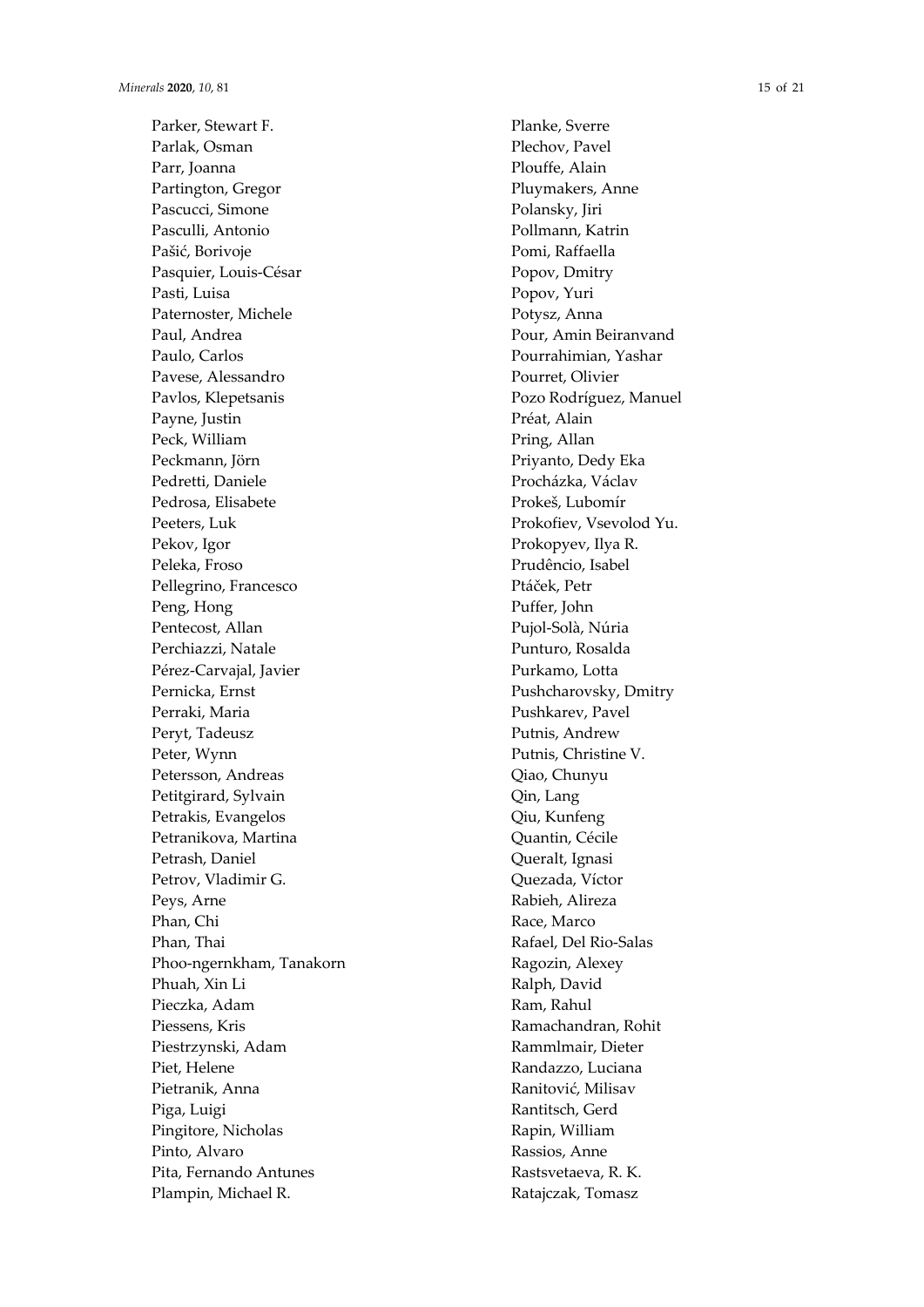Ray, Dahtong Raziperchikolaee, Samin Recio, Clemente Redwood, Stewart Reedy, Chandra Regan, Sean Reid, Anthony Ren, Minghua René, Miloš Renno, Axel D. Reolid Pérez, Matías Resentini, Alberto Restrepo Baena, Oscar Jaime Reuter, Markus Revil, André Rezaei-Gomari, Sina Rezania, Shahabaldin Ribeiro, Anjos Ricci, Marilena Richardella, Anthony Rielli, Andrea Rigby, Sean P. Rimola Gibert, Albert Rinaudo, Caterina Rittner, Martin Rivas, Mariella O. Rivers, Toby Rizzo, Giovanna Roberto, Frank Robustillo Fuentes, Maria Dolores Rocchi, Sergio Rocha, Fernando Rodehorst, Uta C. Rodrigues, Sandra Rodriguez Navarro, Alejandro Rodríguez Pacheco, Roberto Lorenzo Rodriguez, Mario H. Rodríguez-Seijo, Andrés Rodríguez-Tinoco, Cristian Roger, Knutsson Roggli, Victor Louis Rogozhnikov, Denis A. Rojo, Maria Angeles Rokosh, Dean Romain, Millot Rondeau, Benjamin Rongier, Guillaume Roqué Rosell, Josep Rosell, Joan Ramon Rosenkranz, Jan Rosenkranz, Ruben Rospabé, Mathieu

Rossetti, Piergiorgio Rossi, Manuela Rother, Gernot Rotich, Nicolus Rotiroti, Nicola Rout, Surya Snata Rovella, Natalia Rowles, Matthew Royer, Jean Jacques Ruban, Dmitry R. Rucińska, Teresa Rudmin, Maxim Rudrajit, Mitra Ruello, Maria Letizia Runge, Kym Rutyna, Iwona Ruuska, Jari Saasen, Arild Sabsabi, Mohamad Sack, Patrick Sadegh, Hamidreza Sadeghi, Behnam Safari, Mehdi Saini-Eidukat, Bernhardt Sainz-Diaz, C. I. Salama, Walid Salata, Dorota Salvi, Stefano Sampaio, Carlos Hoffmann Samylina, Olga S. San Martín, Francisca Sánchez-García, David Sanchez-Polo, Manuel Sanchez-Segado, Sergio Sanchez-Valle, Carmen Sand, Anders Sanjurjo-Sanchez, Jorge Sanmartín, Patricia Sansonetti, Antonio Santamaría-Pérez, David Santisteban, Maria Santos, Rafael M. Sanz-Montero, M Esther Sarah, Dare Saramak, Daniel Sasmaz, Ahmet Satish-kumar, Madhusoodhan Sato, Hiroshi Savko, Konstantin A. Sawlowicz, Zbigniew Sbroscia, Marco Scaringi, Gianvito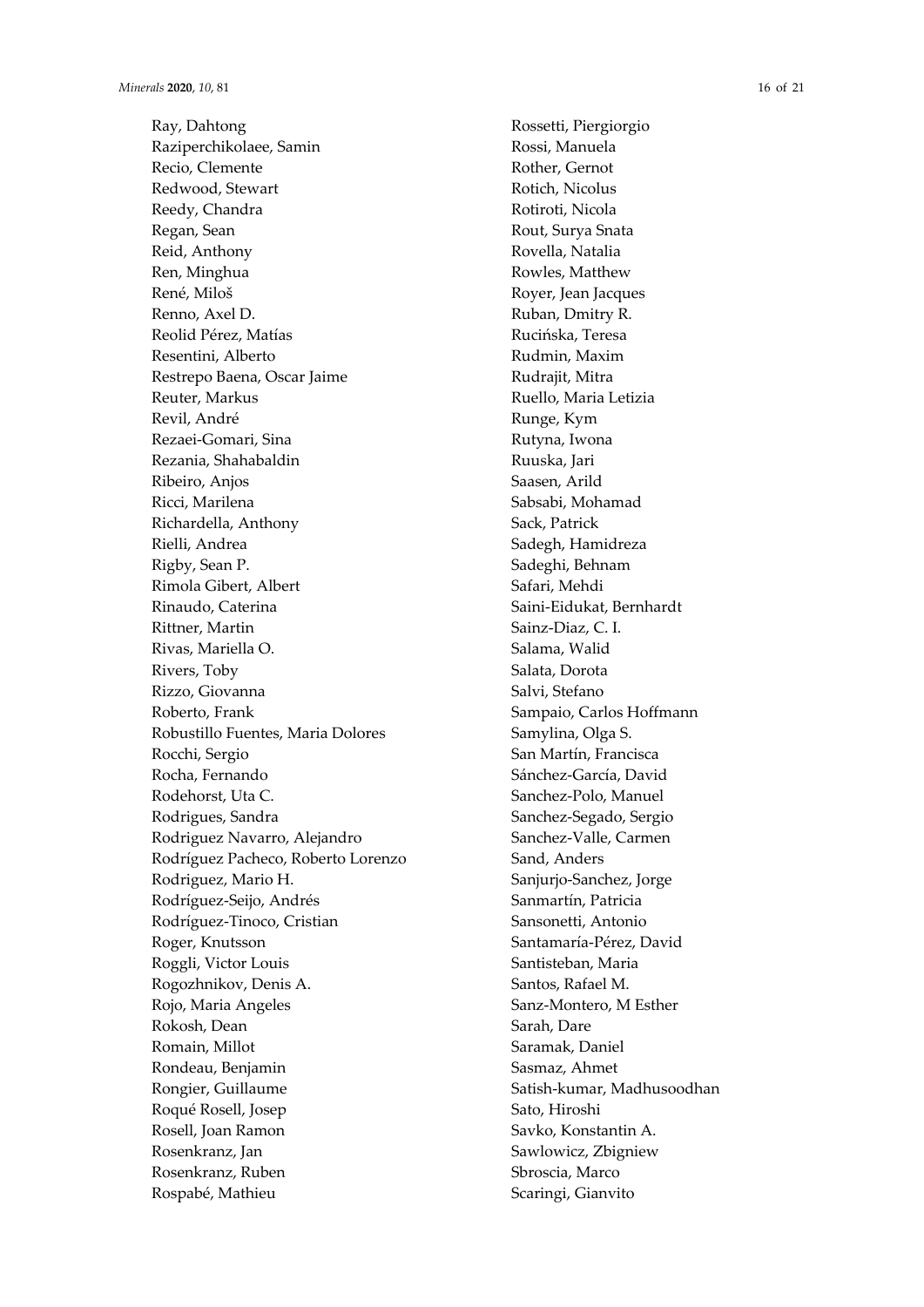Schaefer, Bruce Scharf, Andreas Schatzel, Steven Schito, Andrea Schlesinger, William Schmitt, Douglas Schneider, Ivo Schneider, Reinhold Schopf, Simone Schwartz, Grace Scibilia, Elena Scribano, Vittorio Seaman, David Secco, Luciano Segvic, Branimir Seiphoori, Ali Sejkora, Jiří Selishchev, Dmitry Sellers, Ewan Senesi, Giorgio S. Senesi, Giorgio S. Sepulveda-Escobedo, Exequiel Serov, Pavel Servis, Michael Seto, Yusuke Sevostianov, Igor Shail, Robin Sharman, Glenn R. Sharonova, Olga M. Shatsky, Vladislav Shaw, Richard A. Shen, Guoyin Shen, Yinghao Shen, Yun-Hwei Sheppard, Thomas Shi, Fengnian Shiers, Denis Shinozaki, Ayako Shirvani Dastgerdi, Ahmadreza Shiryaev, Andrey A. Shnorhokian, Shahe Shokrani, Alborz Shoppert, Andrei Shrimali, Kaustubh Shumlyanskyy, Leonid Sibanda, Vusumuzi Siddiqua, Sumi Sigmon, Ginger Sikora, Paweł Sileo, Maria Sillitoe, Richard H. Silva, Rene

Simonič, Marjana Simons, David S. Sinche, María Sindern, Sven Singh, Rao Martand Sinha, Manish Sinisi, Rosa Sirbescu, Mona-Liza C. Sirevaag, Hallgeir Sjöberg, Ylva Škácha, Pavel Skala, Roman Skinner, William Škoda, Radek Skrzypkpwski, Krzysztof Skublov, Sergey G. Skuzovatov, Sergey Słaby, Ewa Sliwinski, Jakub Slowakiewicz, Miroslaw Smart, Katie Smart, Roger Smit, Karen V. Smith, David B. Smith, Evan M. Smith, Richard S. Smułek, Wojciech Smythe, David Snook, Ben Snyder, David Søager, Nina Sobianowska-Turek, Agnieszka Sobiesiak, Magdalena Sobkowicz, Piotr Soesoo, Alvar Solache-Ríos, Marcos José Solano, Nisael A. Solferino, Giulio F.D. Soltani, Amin Sommer, Harald Song, Liaosha Song, Yungoo Sonmez, Mehmet Seref Sorokina, Elena S. Sotiropoulos, Sotiris Soucy, Gervais Soukal, Frantisek Sousa, Francis J. Spagnoli, Federico Spanka, Marina Spano, Tyler L. Sparrow, Graham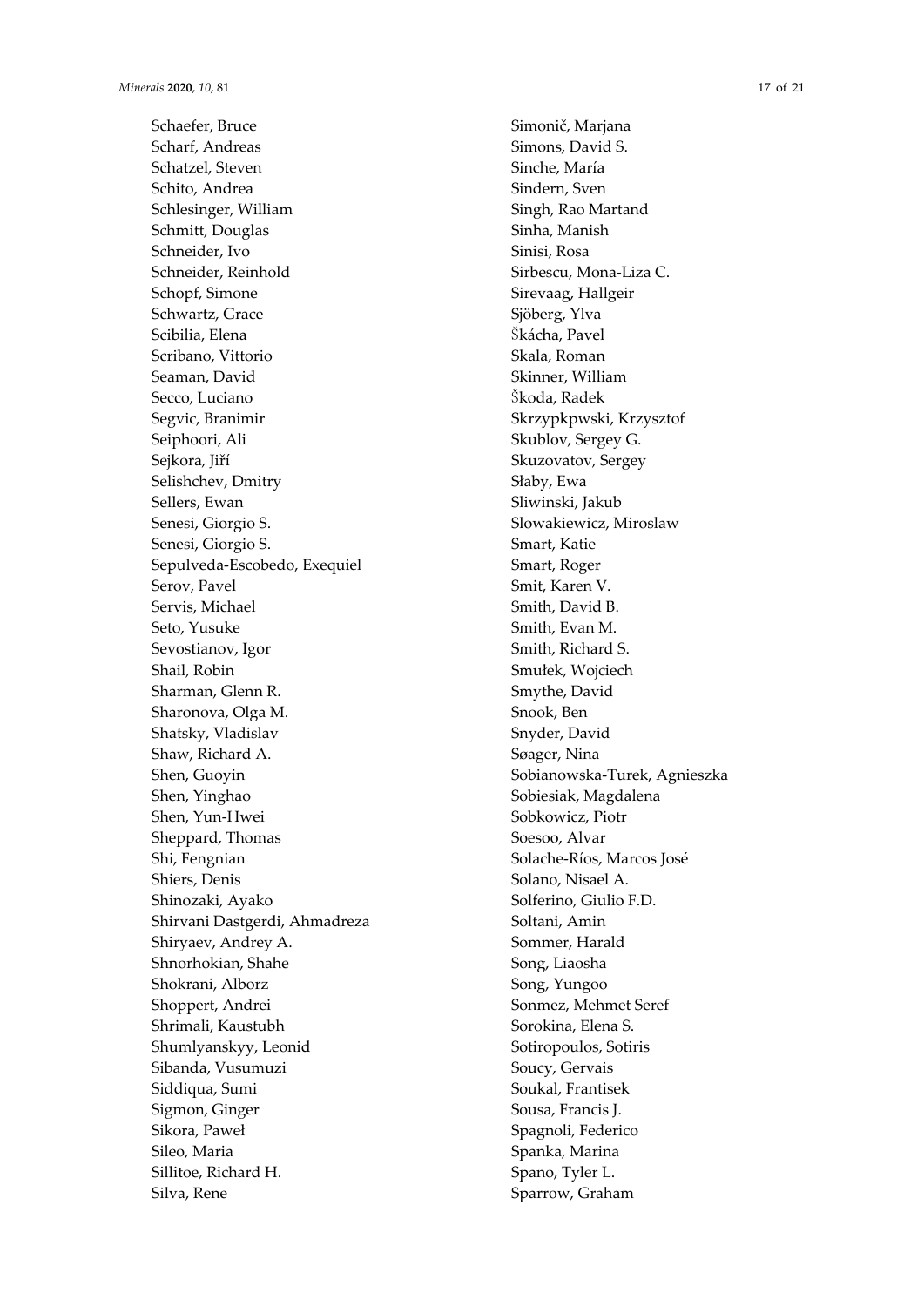Speich, Laura Spiak, Zofia Spicuzza, Mike Spier, Carlos Spooren, Jeroen Sprynskyy, Myroslav Stacey, Frank Stagno, Vincenzo Staicu, Lucian Stamatis, Nikolaos Stan ěk, František Stanis ław, Walas Stathopoulos, Nikolaos Staudigel, Philip Stawi ński, Wojciech Steel, Karen Stein, Holly Steinlechner, Stefan Stelmachowski, Pawe ł Stepanova, Alexandra Stevens, Kevin Stock, Stuart Stopi ć, Sre ćko Stoppa, Francesco Stosch, Heinz-Gunter Stouraiti, Christina Stowell, Harold Strakhovenko, Vera Strmic Palinkas, Sabina Stromberg, Jessica Struga ła, Andrzej Stuckman, Mengling Styles, Michael Thomas Suekane, Tetsuya Sugar, Josh Šulc, Radek Sun, Chenguang Sun, Lei Suñe Negre, Jose Maria Suponik, Tomasz Suraneni, Prannoy Suyantara, Gde Pandhe Wisnu Suzuki, Noboru Svecova, Lenka Swapp, Susan M. Szajerski, Piotr Szatmari, Peter Szczepanik, Beata Szecsody, Jim Szilas, Kristoffer Szopa, Krzysztof Szumera, Magdalena

Szuszkiewicz, Adam Szwajca, Anna Szymanowski, Dawid Szyszka, Danuta Tabelin, Carlito Tabelin, Carlito Baltazar Tadesse, Bogale Tadie, Margreth Tagirov, Boris R. Taguta, Jestos Taha, Yassine Taheri, Abbas Takehara, Mami Talavera, Cristina Talebi, Hassan Tan, Hongbing Tandlich, Roman Tarits, Pascal Tarnawski, Marek Tartarotti, Paola Taskinen, Pekka Tassara, Santiago Tauson, Vladimir Tavares, Luís Marcelo Taviani, Marco Telfeyan, Katherine Tempesta, Gioacchino Temprano, Israel Tesauro, Magdala Tessalina, Svetlana Tetsuo, Oka Thakurta, Joyashish Thissen, Peter Thomas, Fabien Thompson, Jay Thomsen, Leon Thorenz, Andrea Thrivikraman, Greeshma Tibljaš, Darko Tilhac, Romain Tkachev, Sergey Tkavc, Rok Tobajas, Montserrat Többens, Daniel Tobola, Tomasz Todaro, Francesco Tohry, Arash Tolstykh, Nadezhda Tomasz, Tobo ła Tombros, Stylianos F. Tong, Yiran Tora, Barbara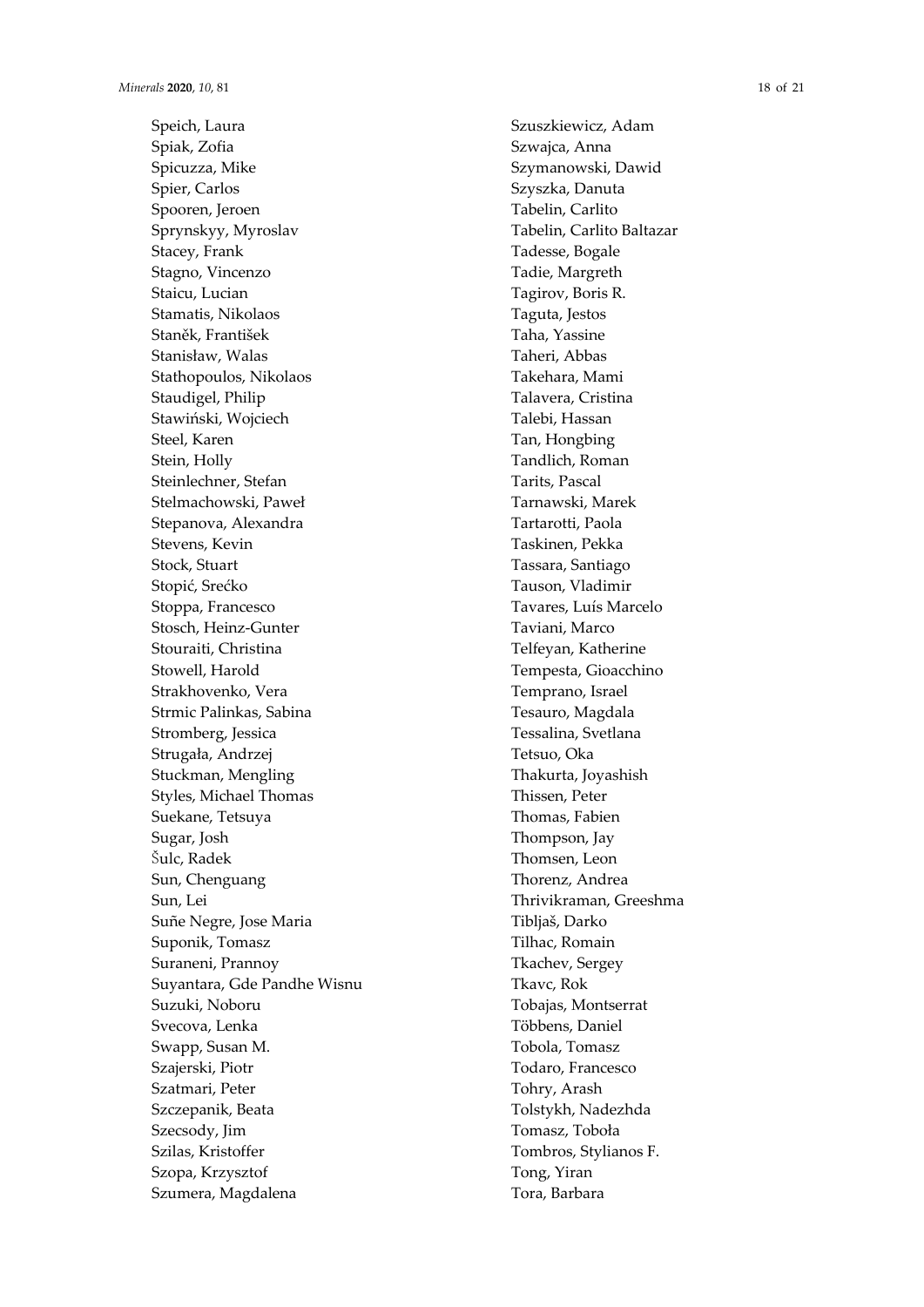Torres, Cynthia M. Tosun, Yıldırım Tóth-Bodrogi, Edit Trail, Dustin Travin, A.V. Treloar, Peter Tribe, Lorena Tripathy, Sunil Kumar Trippetta, Fabio Trník, Anton Tropper, Peter Trower, Lizzy Tsakiridis, Petros E. Tschauner, Oliver Tsikouras, Basilios Tsirambides, Ananias Tsopelas, Fotis Tsuchiya, Jun Tsujimori, Tatsuki Tsujino, Noriyoshi Tsvetkov, Pavel Tuduri, Johann Tuisku, Pekka Tumiati, Simone Tuovinen, Olli Turcheniuk, Kostiantyn Turci, Francesco Turlin, François Turvey, Connor Tutak, Magdalena Tyszka, Rafa ł Tzamos, Evangelos Tzifas, Ioannis Ubide, Teresa Ueda, Takao Ufer, Kristian Ugliengo, Piero Ugrina, Marin Ujaczki, Éva Ullmann, Clemens Vinzenz Ulrich, Thomas Ulsoy, Ugur Uno, Masaoki Urakawa, Satoru Uribe, Lina Vaccaro, Carmela Vafeas, Nicholas Valdivieso, Alejandro Lopez Vale, Simon Valeev, Dmitry Valenta, Rick Valentim, Bruno

Valix, Marjorie Vallance, Jean Van Buer, Nicholas Van Der Wal, A. Van Lichtervelde, Marieke Van Rythoven, Adrian Van Schijndel, Valby Van Staden, Petrus J. Vapnik, Yevgeny Varga, Zsolt Varol, Asaf Varotsos, P. Vasilatos, Charalampos Vasyukova, Olga Vaziri Hassas, Behzad Vďačný, Marek Vdovi ć, Neda Velásquez, Germán Verdel, Charles Vereshchagin, Oleg Vermeesch, Pieter Vicente, Miguel A. Vignola, Pietro Vila, M. Cristina Villaseca González, Carlos Villeneuve, Michel Vimmrová, Alena Visconti, Donato Vitale, Enza Vocciante, Marco Volpi, Valentina Von Der Heyden, Bjorn Voncken, Jack Vos, Francois Vu, Hong Nguyen Vuong, Thanh Huyen Vymazal, Jan Vysetti, Balaram Wajima, Takaaki Walker, David Wälle, Markus Wallis, David Walsh, Stuart D.C. Wanda, Wilczy ńska-Michalik Wang, Hua Wang, Hui Wang, Xiangli Wang, Yanbin Wang, Zhihe Warchulski, Rafa ł Warke, Matthew Wasilewska-B łaszczyk, Monika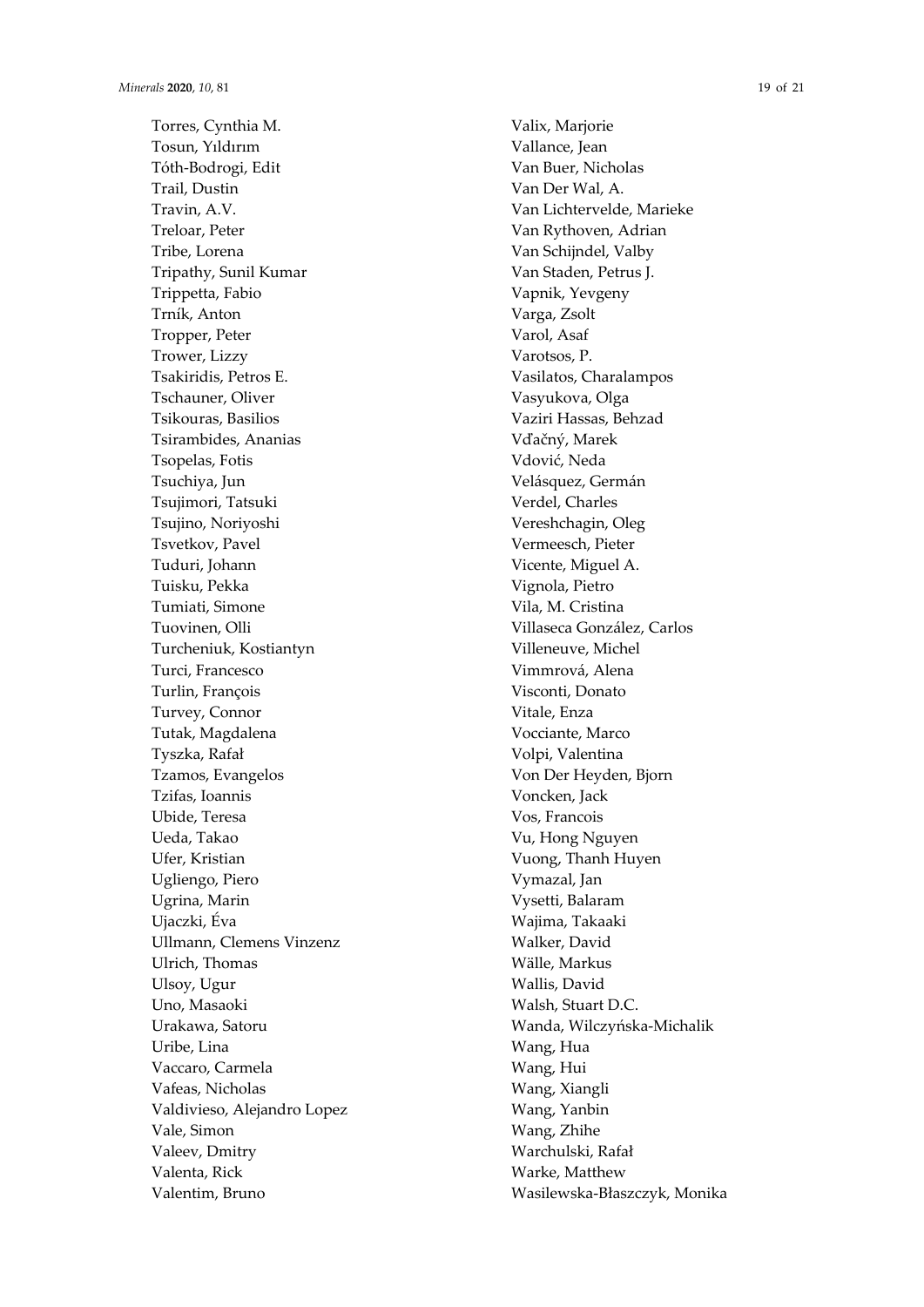Wastiels, Jan Watkin, Elizabeth Watson, Heather Wdowin, Magdalena Webb, John Weber, Iris Weber, Juliane Webler, Bryan Wegiel, Krystian Wegorzewski, Anna V. Weigand, Harald Welbourn, Chris Weller, Derek J. Wellmer, Friedrich-W. Wendler, Frank Wenk, Hans-Rudolf White, John Charles Widanagamage, Inoka H. Wiedenbeck, Michael Wieszczycka, Karolina Wilczewska, Agnieszka Wilde, Andy Wilding, Martin Charles Williams, Jack N. Williams, Lynda Wilt, Michael Winsemann, Jutta Witt, Cesar Witt, Walter Wodicka, Natasha Wohlgemuth-Ueberwasser, Cora C. Wójcik-Tabol, Patrycja Wotruba, Hermann Wragg, David S. Wragg, Joanna Wu, Keliu Wu, Rome-Ming Wurl, Jobst Xia, Fang Xia, Kaiwen Xie, Ting Xu, Jiuhua Y. Fridovsky, Valery Yagmurlu, Bengi Yahyaei, Mohsen Yakubchuk, Alexander Yakymchuk, Chris Yamaoka, Kyoko Yamazaki, Tetsuo Yancey, Thomas E. Yang, Eric Yang, Shenghong

Yang, Xiaohan Yang, Xiaosheng Yang, Xue-Ming Yang, Yang Yasufumi, IRYU. Yasuhara, Hideaki Yasukawa, Kazutaka Ye, Hailong Ye, Ruichao Yılmaz, Şenol Yiouta-Mitra, Paraskevi Yoshida, Kenta Yu, Cheng-Ju Yu, Xinting Yue, Shengying Yusan, Sabriye Yuste, Alfonso Zabłocka-Godlewska, Ewa Zaccarini, Federica Zachariáš, Jiří Zambrano, Miller Zattin, Massimiliano Zawała, Jan Zedgenizov, Dmitry Zentilli, Marcos Zhai, Degao Zhang, Anqi Zhang, Chaosheng Zhang, Guangqing Zhang, Jin Zhang, Lian Zhang, Patrick Zhang, Rui Zhang, Ruiyong Zhang, Wei Zhang, Wencai Zhang, Wenzhong Zhao, Donggao Zhdanov, Michael S. Zheng, Fei Zhitova, Elena Zhou, Lingli Zhu, Runliang Zhuang, Guangchao Ziberna, Luca Zieliński, Paweł Ziembik, Zbigniew Zirakparvar, Nasser Alex Zolnikov, Tara Rava Zoraga, Mert Zozulya, Dmitry R. Zsirka, Balázs